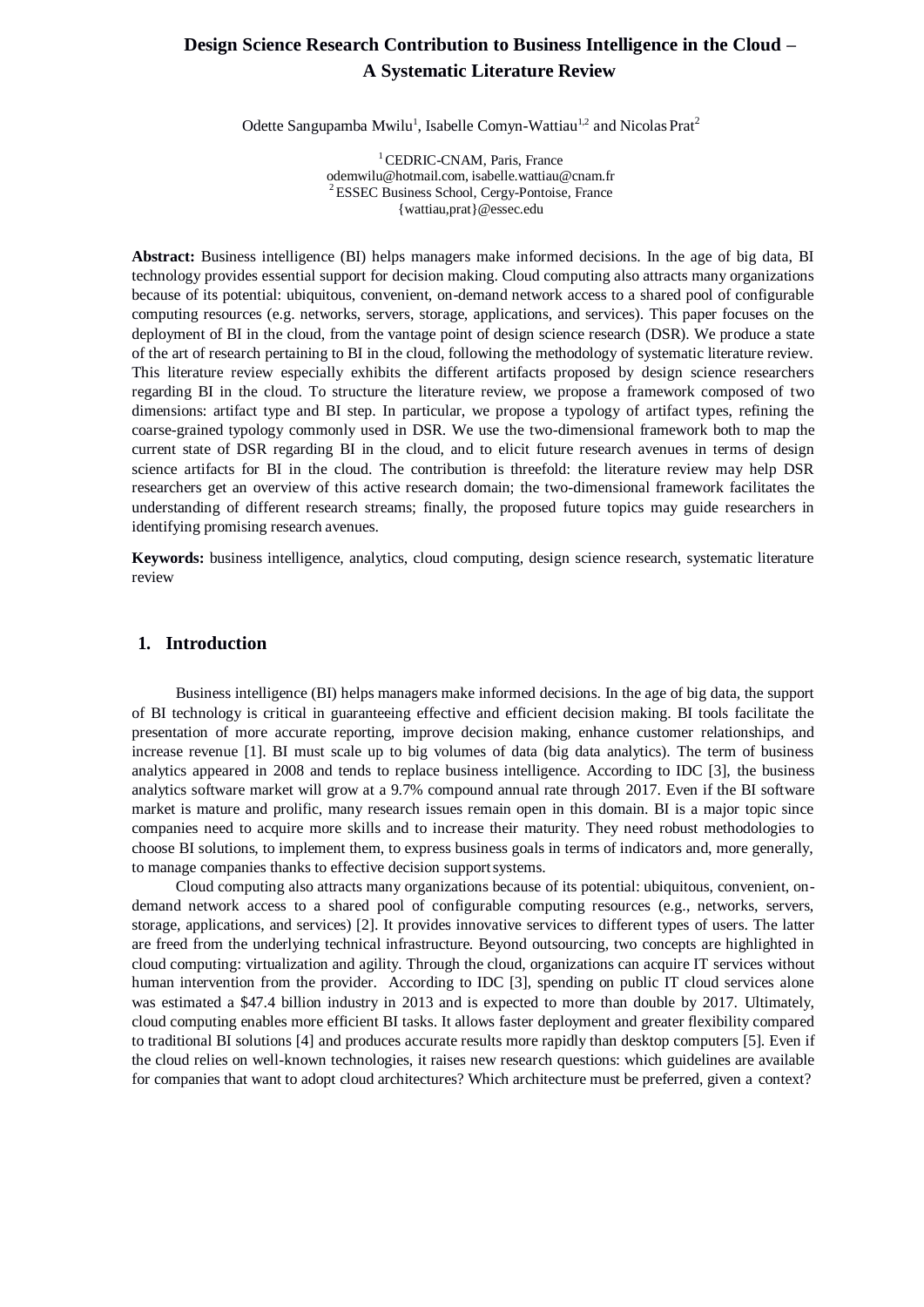Are there specific approaches to help a company migrate to the cloud? Hence, the many issues and opportunities associated with cloud computing also generate a dynamic research activity.

BI and analytics and cloud computing raise many issues for information systems researchers from various streams, more specifically quantitative research, qualitative research, and design science research. In this paper, we take the vantage point of design science research (DSR). DSR builds and evaluates artifacts [6], which may be constructs, models, methods, or instantiations [7]. DSR has much to contribute to BI and analytics [8] and cloud computing [9]. We consider the intersection of these two topics, focusing on the deployment of BI in the cloud, from the point of view of DSR. Our research question is: *What new artifacts can design science researchers bring to the domain of BI in the cloud?* To answer this question, we perform a systematic literature review (SLR) of BI in the cloud in DSR. The literature review exhibits the different artifacts proposed by design science researchers regarding BI in the cloud. Moreover, building on the literature and on a framework composed of two dimensions (artifact type and BI step), we elicit future research avenues in terms of design science artifacts for BI in the cloud. This article is an extension of a previous paper [2]: it proposes a systematic literature review (SLR) and enriches the two-dimensional framework.

The remainder of the paper is structured as follows: in the ensuing section, we present the research gap and the research question. In Section 3, we describe our research method. Section 4 details our typology of DSR artifacts. In Section 5, we propose a framework synthesizing the current state of research for business intelligence in the cloud. Section 6 describes open research issues and opportunities for DSR and introduces a discussion before concluding the paper in Section 7.

## **2. Research gap and research question**

Design science produces artifacts to attain human goals [10]. DSR in information systems (IS) seeks to extend the boundaries of human and organizational capabilities by creating new and innovative artifacts [6]. While behavioral research aims at understanding, the main objective of DSR is utility. DSR is now established as a major research paradigm in IS [11]. Many researchers support the view that the output of DSR is an artifact or a set of artifacts, even though others argue that its purpose should be the creation of theories [12]. In this paper, we adopt the view that the primary goal of DSR is the production of useful artifacts. March and Smith [7] distinguish four categories of artifacts: constructs, models, methods, and instantiations. According to these authors, constructs "*form the vocabulary of a domain. They constitute a conceptualization used to describe problems within the domain and to specify their solutions*". A model "*is a set of propositions or statements expressing relationships among constructs*". A method is "*a set of steps (an algorithm or guideline) used to perform a task. Methods are based on a set of underlying constructs (language) and a representation (model) of the solution space*". An instantiation is "*the realization of an artifact in its environment*". This typology of artifacts is the most widely used in DSR. Other typologies have been proposed, e.g. that of Offermann et al. [13]. These typologies help researchers and practitioners represent, analyze, design, implement, and evaluate successful information systems. Our aim is to study which artifacts have been proposed regarding BI in the cloud. Building on these previous papers, we proposed a typology of artifacts that allows us to structure the literature review on BI in the cloud and detect open research questions [2].

Many artifacts have been designed and found valuable regarding BI. Cloud computing puts forward new architectures and new opportunities to share information and applications, but it also raises new risks. It may offer new economic models for information technology (IT) and IS solutions. BI and analytics rely on huge data sets, requiring complex and robust algorithms to produce information and knowledge. Abundant literature can be found on BI and cloud computing and, more recently, on their combination.

The recent literature describes many research works investigating the specific opportunities and addressing the research issues of BI in the cloud. Since this is a recent topic, there is no comprehensive survey allowing researchers to quickly obtain a synthesized view of research results and opportunities. This paper aims at filling this gap by proposing a systematic literature review and a framework for analyzing significant results and identifying opportunities for further research. Considering the significant contribution of DSR to BI in the cloud, the paper focuses on this research paradigm.

BI in the cloud raises many new research issues for the IS community at large (quantitative and qualitative research, IS economics, design-science research). We acknowledge the potential contributions of the various research paradigms to BI in the cloud, especially when used in combination (e.g. combination of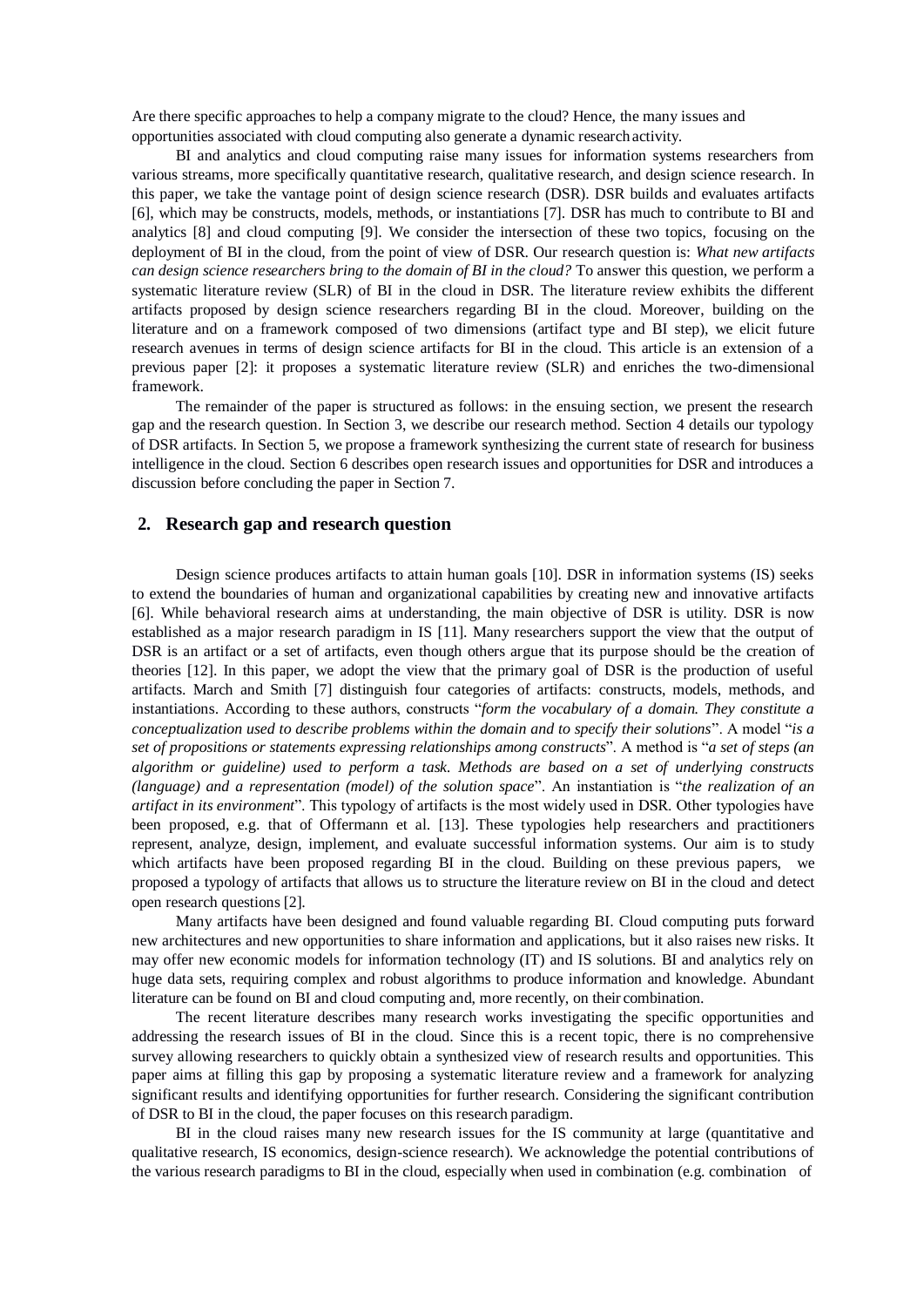DSR with qualitative research), but we focus on DSR to reduce the search space. Thus, the research question addressed in the paper is: What new artifacts can DSR bring to the domain of BI in the cloud?

In a previous publication [2], we proposed a first answer to this question. We conducted a preliminary literature review to evaluate the state of the art of DSR for BI in the cloud. Using our artifact typology, we summarized this review by listing, for each artifact type, which functions were covered among data management, service management, and security management. More precisely, for each artifact type and for each function, we answered the following question: did authors propose such artifacts to manage this function (data, service, security) of BI in the cloud? Then, based on this preliminary literature review, we proposed future research avenues for BI in the cloud.

In this paper, we go beyond by first performing a systematic literature review to validate and strengthen our findings. Second, we organize the results into a two-dimensional framework. The first dimension is our typology of artifacts. The second one is dedicated to BI components. In the same way, we both analyze the literature and suggest further research according to this framework. The next section describes our research method.

## **3. Research method**

In this paper, we present the result of a systematic literature review (SLR) that we performed to assess the current state of research on BI in the cloud.

Kitchenham [15] mentions three common motivations for undertaking a SLR in software engineering: 1) to summarize the existing evidence, the benefits and limitations of a specific technology, 2) to identify any gaps in current research and suggest areas for further investigation, and 3) to provide a framework in order to appropriately position new research activities. This paper is in alignment with the last two motivations, focusing on BI in the cloud from the vantage point of DSR.

Let us note that a SLR synthesizes existing work in a scientific approach, targeting the completeness of the search to be assessed. In particular, it allows literature reviews not to be limited to academic publications. This seems particularly useful in emergent topics, such as BI on the cloud, where both researchers and professionals may propose new artifacts.

### 3.1. Research question

Let us remind our research question identified in the previous section: *Which new artifacts can DSR bring to the domain of BI in the cloud?*

According to the principles of SLR, we first have to check that the research question is meaningful and important to practitioners as well as researchers. By describing the market of BI solutions and the advantages of the cloud, we have met the practitioners' viewpoint. BI and cloud computing being two major research topics in computer science and IS, the interest of combining both concepts is at least twofold: BI in companies becomes a more and more important part of the information system, requiring investment in terms of computational performance and data volumes, that the cloud may provide easily; second, given the cloud opportunities, the question of migrating the whole IS including its BI is of great interest. In particular, researchers have to provide professionals with models and methods helping to make the decision as well as to implement it.

The second requirement is that answering the research question will impact current practice and extend the body of knowledge. Practitioners need to know if past rules for managing BI remain valid if it is based partially or totally on the cloud. Research must check the applicability of past artifacts and when appropriate propose new ones.

Third, the answer to the research question must identify discrepancies between common beliefs and reality. In our case, the question appears to be: is cloud computing a new concept or only a new deployment of past concepts (e.g. distributed systems)? Regarding BI, the question turns into: does migration of BI on the cloud lead to new challenges and thus require new artifacts such as methods for example?

### 3.2. Selection of papers

Our sample for SLR first included articles that are at the intersection of BI and cloud computing on the one hand (sources of type 1). In order to select the relevant references [15], we used appropriate keywords for each type of sources. The following set of keywords was used: (« Business Intelligence » OR « Analytics » OR « Data warehouse ») AND (« Cloud » OR « SaaS »). The first set of terms refers to BI and its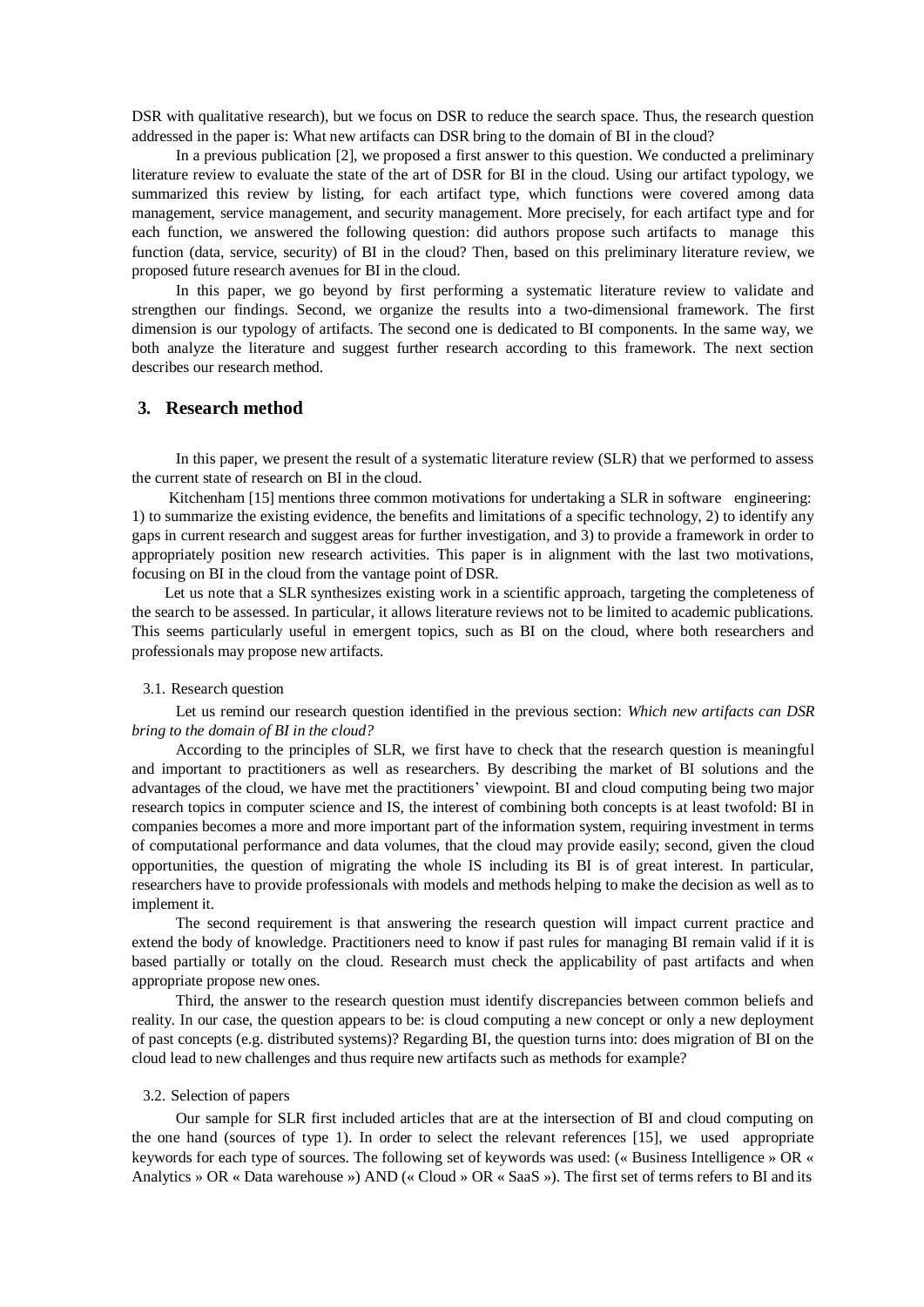synonyms, and the second refers to the cloud and its most typical layer (SaaS). We searched the keywords in the full text of papers.

Apart from Google Scholar, the main sources of academic papers related to BI in the cloud are the ACM Digital Library, IEEE Xplore, DBLP, ScienceDirect, EBSCOhost and the electronic library of the AIS (AISeL). We used all these sources. One main objective of SLR is the completeness of results, constraining us to browse all common academic sources.

Based on initial tests, we limited the search to the first fifty pages of results, for each source. The time span for sources examination was from 2004 to 2014, considering that BI and cloud computing technologies are evolving fast. Several papers were cited in multiple sources (in particular, most papers referenced in Google Scholar). Thus, the different search results were then merged (deduplication).

We examined these papers to exhibit artifacts already proposed in the papers, and also artifacts mentioned as future research.

On the other hand, given that BI in the cloud is an emerging technology, we took into account papers that deal with each of these two domains separately (sources of type 2). The process for selecting these papers was similar to the one described above for papers on the topic of BI in the cloud. The difference lies in the choice of keywords: the keywords were specific to each of the related domains, and also ensured that only the seminal papers for understanding the domains (literature reviews) were selected. We queried the same databases with two consecutive queries as follows:

 ("Overview" OR "State of the art" OR "Survey" OR "Literature review") AND ("Business Intelligence" OR "Analytics" OR "Data warehouse")

 ("Overview" OR "State of the art" OR"Survey" OR "Literature review") AND ("Cloud" OR "SaaS"). The objective was not to analyze the whole literature on each topic but to obtain a content synthesis of each domain. Thus, we limited our SLR to the papers proposing such a synthesis. After deduplication and elimination of non-ERA and non-DSR papers, the list was reduced to 19 papers and we examined these

3.3. Paper quality assessment

papers to exhibit artifacts already proposed in the papers.

Conducting an SLR requires the definition of exclusion and inclusion criteria ensuring the quality of selected papers and reducing the bias in this selection.

As an exclusion criterion of our SLR, we eliminated all the papers that were not published in journals or conference proceedings from the ERA list [16] [17] (exclusion criterion). Then the abstracts were screened to ensure that they were DSR papers (inclusion criterion). The basic heuristic helping us decide if a paper was a DSR paper was to elicit the artifact or the artifacts proposed in the paper (inclusion criterion). Thus, our typology of artifacts (presented below) allowed us to detect and categorize the artifacts already proposed in the domain of BI in the cloud, and hence those to which DSR should dedicate its future efforts.

Originally, after querying the databases mentioned above, we got a list of 1030 papers. After deduplication and elimination of non-ERA and non-DSR papers, the list was reduced to 63 papers (45 of source 1 and 18 of source 2).

#### 3.4. A two-dimensional framework for characterizing DSR pertaining to BI in the cloud

In this section, we describe the two dimensions of our literature analysis, i.e. the artifacts described in papers and the steps of business intelligence. These dimensions aim to help the reader in understanding the field. Below, we describe and justify these two dimensions.

We based our categorization on the hierarchy of artifacts detailed in Section 4 below. This typology helped us in different ways. First, we focused our SLR on DSR. This typology of artifacts proved very useful in deciding whether a paper was a contribution of DSR. When parsing more than one thousand abstracts, we detected whether they mentioned as a contribution one or several artifacts of our typology. Then we read the whole paper to ensure that we had captured the whole set of DSR artifacts proposed by the authors.

Business intelligence requires the capabilities of acquiring information, storing it, and analyzing it using different tools and techniques. These three aspects are often handled through different research teams. We structured our state of the art along these three aspects: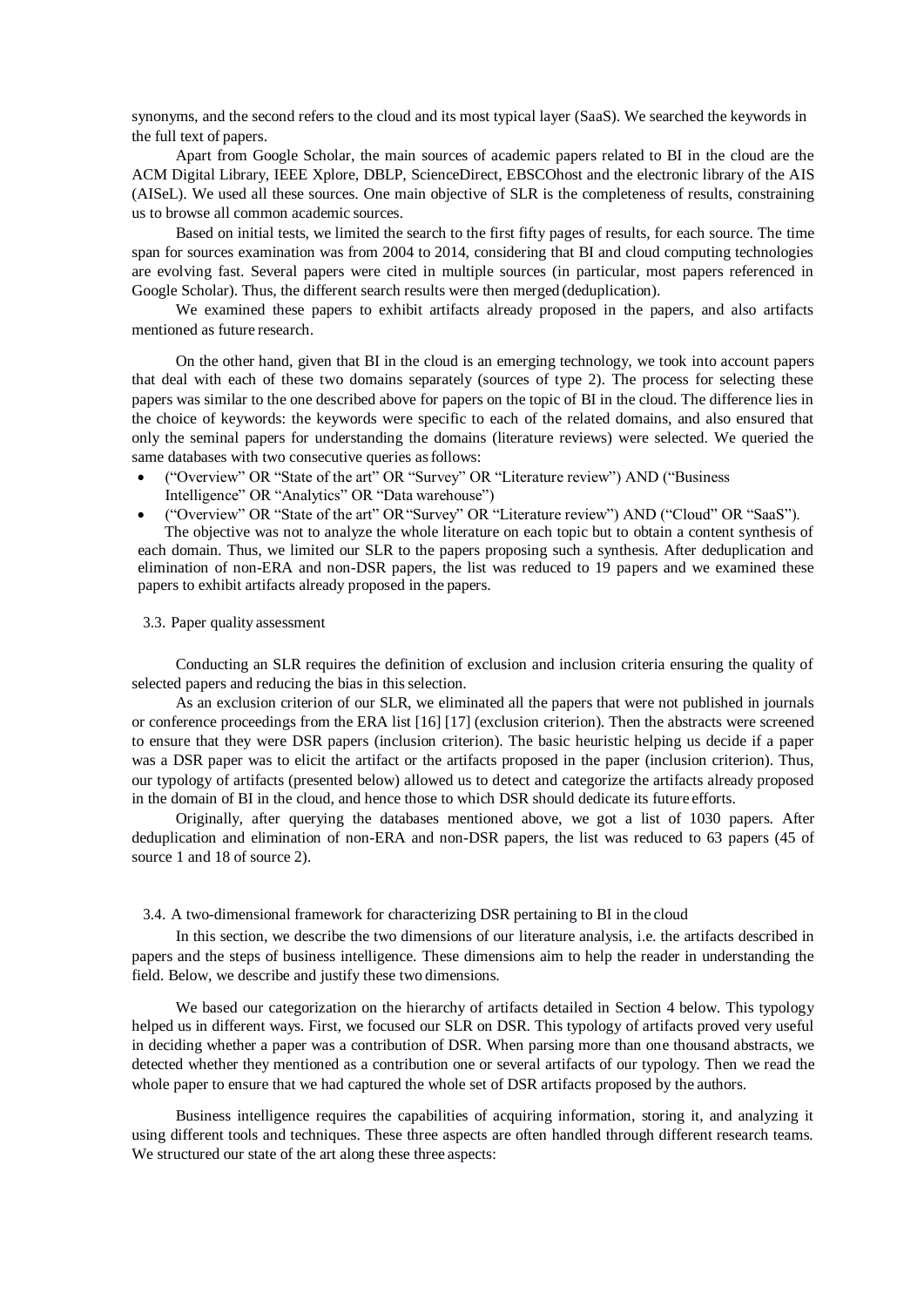- *Data collection and blending*: This aspect includes ETL (Extract-Transform-Load) techniques for collecting and consolidating data from different sources.
- *Data modeling and storage*: This topic encompasses all the models, methods, techniques, and tools for managing high volumes of various data types.
- *Analytics:* This third aspect encompasses the analysis and visualization of data. It may be subdivided into descriptive, inquisitive, predictive, and prescriptive analytics [18] [19]*.*

Given the definition of BI that involves collecting, blending, modeling, storing, analyzing and reporting information, this categorization is used to classify the artifacts according to their role in this process.

In the following section, we describe our typology of design science research artifacts as a help for structuring our analysis.

## **4. A detailed typology of DSR artifacts**

DSR in IS generates new and innovative artifacts [6]. As mentioned above, March and Smith [7] distinguish four types of artifacts constituting the outputs of DSR: constructs, models, methods, and instantiations. This typology of artifacts is widely used, including in the seminal paper by Hevner et al. [6]. However, the typology is sometimes difficult to operationalize, due to the relative fuzziness of the concepts of construct, model, method, and instantiation. Therefore, it is useful to specialize the typology, specifying and defining subcategories for the four main categories of artifacts. As an example, Offermann et al. [8] specialize the typology of artifacts. This work provides a useful basis for a classification of the various types of artifacts. However, the typology of Offermann lacks some important subcategories of artifacts, some types include a large number of different concepts, and the proposed definitions may lead to confusion. Moreover, the proposed types are not directly related to the original concepts of constructs, models, methods, and instantiations. Consequently, we proposed our typology of the different types of artifacts, subtyping the categories of construct, model, method, and instantiation [2]. For each subcategory, we gave a definition, using or adapting the definitions found in the literature. Our typology, with precise subcategories and a definition for each subcategory, helps in the identification and characterization of DSR artifacts. When the definition is borrowed from other authors, the reference is provided.

## 4.1. Constructs

We have put together, in the construct category, the concepts and their combinations, leading to three artifacts: concepts, language, and meta-model.

- Language: *A set of concepts, or more generally symbols, rules for combining them (syntax), and rules for interpreting combinations of symbols (semantics)* [20].
- Meta-model: *A set of concepts represented in graphical notation, with rules for combining the concepts.*
- Concept: *A new construct added to an extant language or meta-model*. *As an example, class is a main concept in object-oriented models as well as verb is a main concept in natural language grammars*.

## 4.2. Models

When constructs are used to build more structured objects, we obtain models. The most common artifact in the model category is the system design [13], proposed in a large number of DSR papers. We have added the categories of ontologies, taxonomies, and frameworks, that are very specific models frequently proposed in DSR.

- System design: *A structure or behavior-related description of a system, commonly using some graphical notation and possibly text* [13].
- Ontology: *An explicit formal specification of a shared conceptualization* [21]
- Taxonomy: *A classification of objects in a domain of interest, based on common characteristics* [22].
- Framework: *A logical structure for organizing complex information* [23].
- Architecture: *A blueprint representing the fundamental organization of a system embodied in its components, their relationships to each other, and to the environment* [24] [25].
- Requirement: *A condition or capability that must be met or possessed by a system* [24].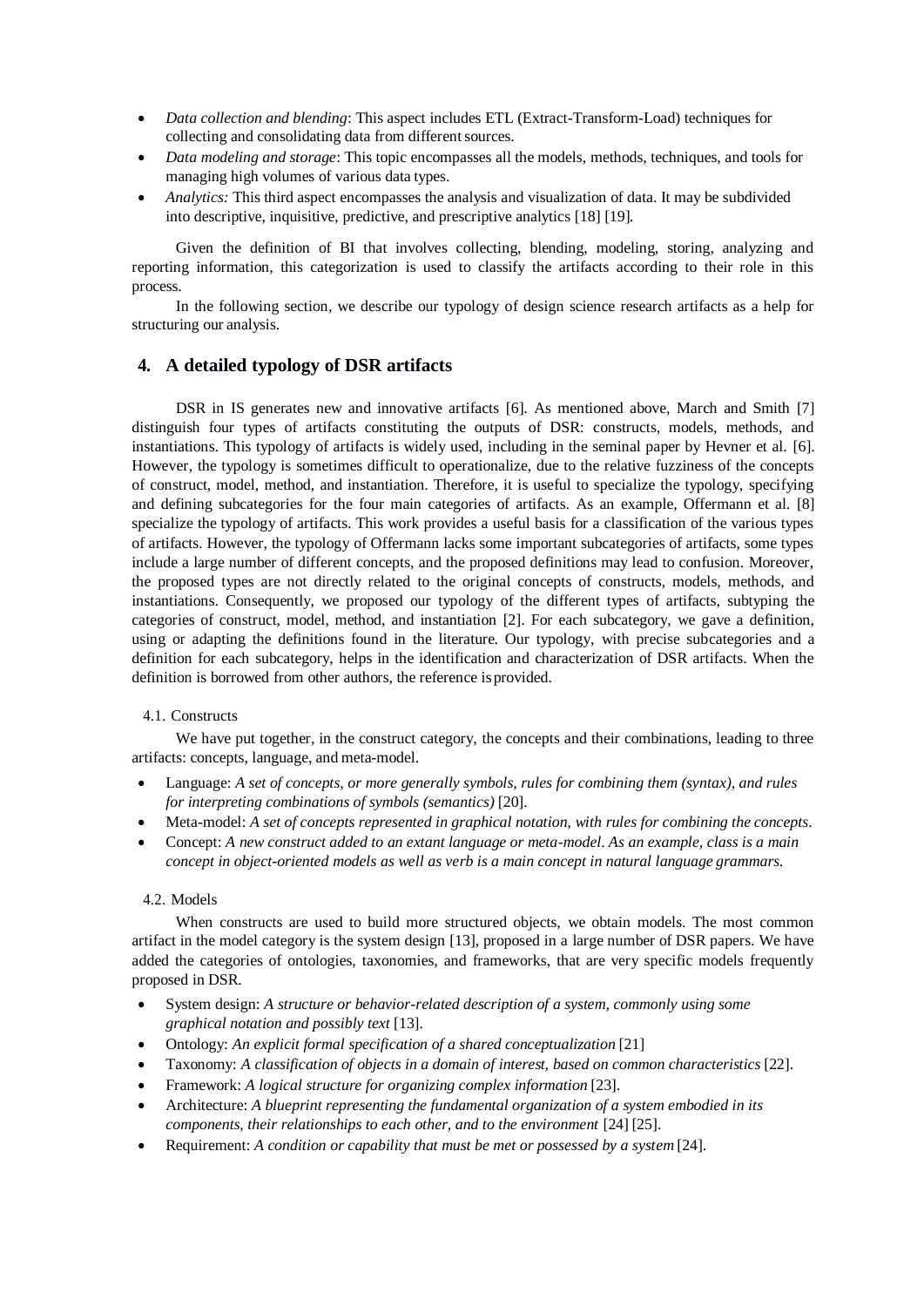### 4.3. Methods

The method category puts together dynamic artifacts. Offerman et al. [13] proposed: method, guideline, and algorithm. We added method fragment for describing components of more comprehensive methods, including patterns for example. We also added metrics. The latter are close to algorithms but very specific artifacts since their interest is not their logic or their performance but their ability to synthesize a measure inside a mathematical formula. Finally, we adopted methodology instead of method, thus avoiding homonyms between categories and subcategories.

- Methodology: *A predefined set of steps and guidelines, with associated techniques and tools. It is aimed at, or used by, individuals who work in a discipline* [24] [26].
- Guideline: *A suggestion regarding behavior in a particular situation* [13]. *Examples: design principles (broad guidelines), heuristics, rules (detailed guidelines)* [27].
- Algorithm: *An executable sequence of operations for performing a specific task* [24].
- Method fragment: *A method component that can be treated as a separate unit and reused in different contexts* [28]. *Design patterns are an example of method fragment.*
- Metric: *A function that assigns a number or symbol to an entity in order to characterize an attribute or a group of attributes. The value of the metric is called a measure* [29].

### 4.4. Instantiations

Instantiations are specific artifacts often proposed to assess the feasibility of other constructs, e.g. system designs or methodologies. We differentiate between the prototypes or more finalized tools on the one hand and, on the other hand, the examples described in the papers to illustrate the contributions.

- Implemented system: *An implemented software or hardware system. In research papers, the implemented systems may be either prototypes or finalized tools*.
- Example: *Any other concrete materialization of an abstract artifact (construct, model, or method). Examples are proposed either for illustrating the artifact or as a first step of validation of the usefulness of the artifact. It may be the application of a query language to an illustrative scenario, or the illustration of a design-theory framework with concrete examples of design theories, or the application of a project methodology to a real project.*

We applied our typology to a set of more than 120 papers and thus checked that it is a useful tool to check if a paper is dedicated to DSR and to extract the main contributions of such papers [30].

## **5. Mapping current research on BI in the cloud**

In this section, we describe the findings from our SLR. Table 1 synthesizes, for each BI step, the artifacts found in the 64 papers. It illustrates the richness of DSR research on the topic. Almost each cell of the table contains many different artifacts.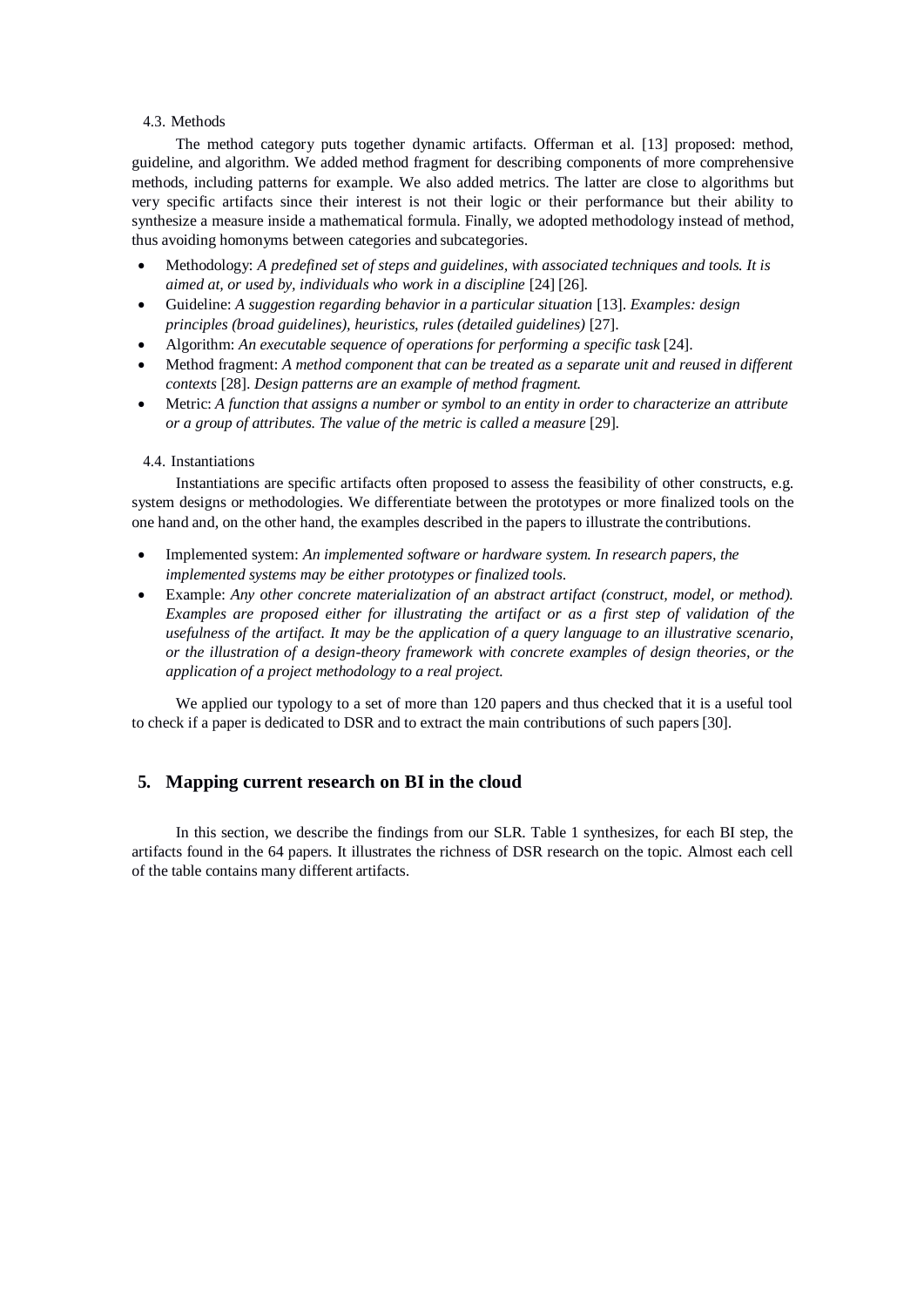| Artifact         | Data<br>collection and<br>blending                                 | Data modeling<br>and storage                                                                                                                                                                                                                                                                                                           | Analytics                                                                                                                                                                                                                                                                                                                                                   | BI as a whole                                                                                                                |  |
|------------------|--------------------------------------------------------------------|----------------------------------------------------------------------------------------------------------------------------------------------------------------------------------------------------------------------------------------------------------------------------------------------------------------------------------------|-------------------------------------------------------------------------------------------------------------------------------------------------------------------------------------------------------------------------------------------------------------------------------------------------------------------------------------------------------------|------------------------------------------------------------------------------------------------------------------------------|--|
| Language         |                                                                    | • Medical markup<br>language [47]                                                                                                                                                                                                                                                                                                      |                                                                                                                                                                                                                                                                                                                                                             |                                                                                                                              |  |
| Concept          |                                                                    |                                                                                                                                                                                                                                                                                                                                        | • BlaaS concept [59]<br>• CaaaS concept $[60]$                                                                                                                                                                                                                                                                                                              |                                                                                                                              |  |
| System<br>design |                                                                    | • Data structure in the<br>cloud $[49]$                                                                                                                                                                                                                                                                                                | • Business process for<br>incorporating BI in cloud market<br>$[78]$<br>• Business process for a generic<br>value network [77]                                                                                                                                                                                                                              |                                                                                                                              |  |
| Taxonomy         |                                                                    |                                                                                                                                                                                                                                                                                                                                        | • Taxonomy of main aspects for<br>cloud monitoring [79]<br>• Taxonomy of data mining<br>algorithms [69]                                                                                                                                                                                                                                                     | • Taxonomy of<br>mobile cloud<br>computing [31]                                                                              |  |
| Framework        | • Framework for<br>data integration                                | • Framework for<br>hypercube                                                                                                                                                                                                                                                                                                           | • Framework for BI&A technology<br>[76]                                                                                                                                                                                                                                                                                                                     | • Framework of cloud<br>BI [33]                                                                                              |  |
|                  | [41]<br>• Generic<br>framework for<br>interactive<br>clouds $[42]$ | generation [46]                                                                                                                                                                                                                                                                                                                        | • Framework for provisioning<br>resources from a public cloud<br>[74]<br>• Framework for healthcare<br>delivery [75]<br>• OLAP framework [63] [64]<br>• Data mining cloud framework's<br>graphical interface [70]<br>• Framework for BI research [81]<br>• Framework for cloud data<br>analytic [65]<br>• Framework to verify security in<br>the cloud [82] | • Framework of<br>social BI research<br>agenda [39]<br>• Framework of cloud<br>BI services [34]                              |  |
| Architectur<br>e |                                                                    | • Cloud computing<br>architecture [48]<br>• Cloud data<br>warehouse<br>architecture [49]<br>• Objective -driven<br>architecture [50]<br>• Elastic data storage<br>architecture [51]<br>• Architecture for<br>building OLAP<br>cubes in the cloud<br>[52]<br>• Architecture of a<br>system for data<br>analytics in the<br>cloud $[53]$ | • Architecture for online<br>aggregation in the cloud [61]<br>• Architecture of analytics on the<br>cloud $[67]$<br>• DSS Architecture [80]<br>• Architecture to maintain the<br>elastic OLAP cloud platform [62]<br>• Architecture of a security system<br>[83]<br>• Architecture for scalable runtime<br>optimized of cloud data analytics<br>$[78]$      | • Architecture of<br>cloud BI $[35]$<br>• BI architecture $[1]$<br>• Architecture of<br>mobile cloud<br>computing $[5]$ [32] |  |
| Requireme<br>nt  | $\bullet$ ETL<br>requirement [4]                                   |                                                                                                                                                                                                                                                                                                                                        | • BlaaS requirement [59]<br>• Requirement for security system<br>in the cloud [83]                                                                                                                                                                                                                                                                          | • DSS requirement<br>[36]                                                                                                    |  |
| Methodolo<br>gy  | Methodology<br>for data<br>integrity<br>verification<br>[37] [43]  |                                                                                                                                                                                                                                                                                                                                        |                                                                                                                                                                                                                                                                                                                                                             | • Methodology for BI<br>migration [37] [38]                                                                                  |  |
| Algorithm        | • Intercloud data<br>transmission<br>algorithm [44]                | • Algorithm for<br>building parallels<br>cubes based on<br>MapReduceMerge<br>$[54]$<br>• Algorithm to<br>process multiple<br>join queries in the<br>cloud $[55]$<br>• Resources planning<br>algorithm [56]<br>• Algorithm for<br>building cube with<br>MapReduce [57]<br>• Aggregate query<br>algorithm [58]                           |                                                                                                                                                                                                                                                                                                                                                             |                                                                                                                              |  |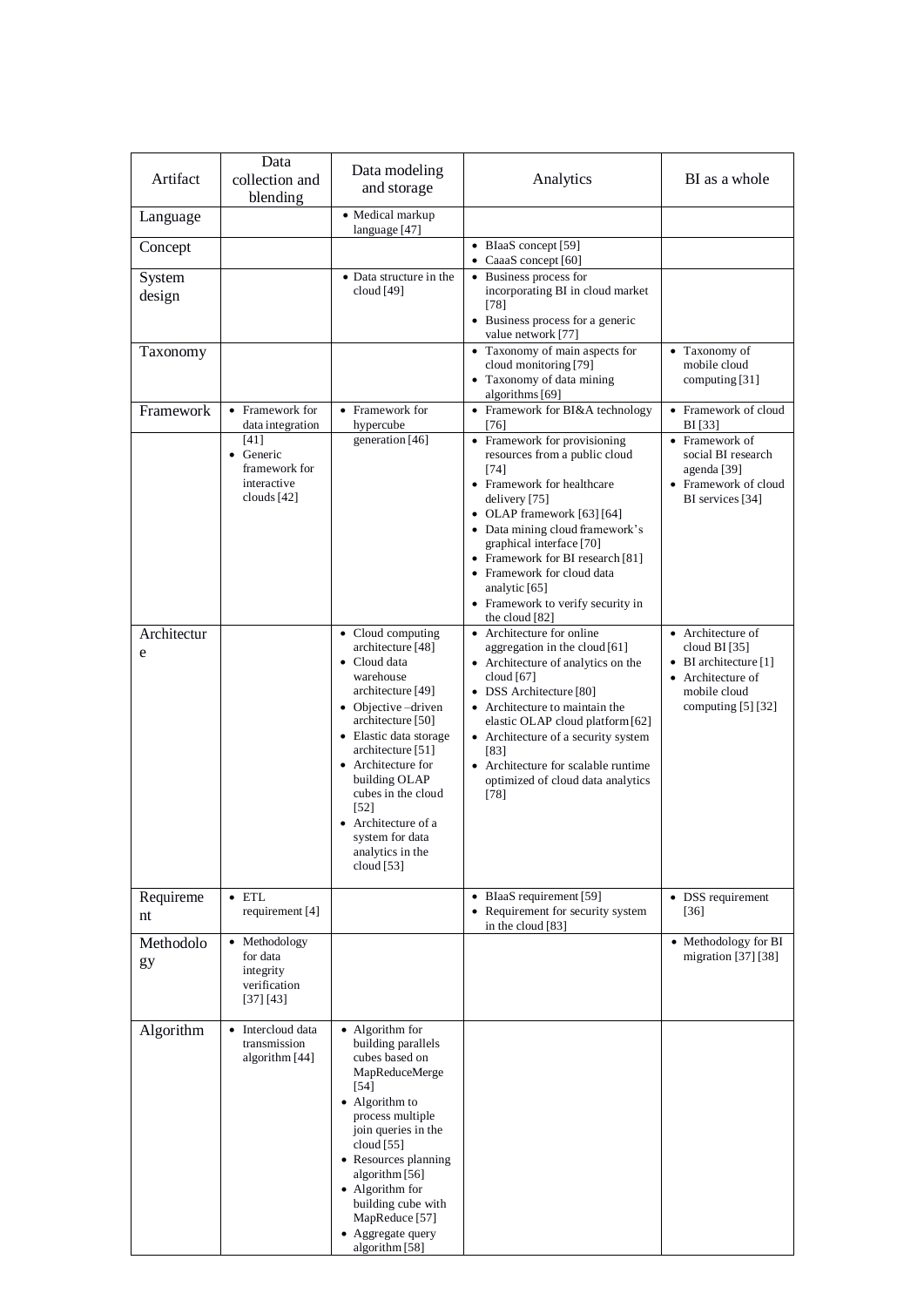| Implement<br>ed system | • Tool for analysis in the cloud<br>[67]<br>• Tool for online aggregation in<br>the cloud $[61]$<br>• Tool for scalable runtime<br>optimized of cloud data analytics<br>1731<br>• Tool for incorporating BI in<br>cloud market [78]<br>• Tool to maintain the elastic<br>OLAP cloud platform [62]<br>• Tool for application<br>reconfiguration [71]<br>• Tool to combine the scale of<br>Google App Engine with offline<br>data analytics [72] |            |
|------------------------|------------------------------------------------------------------------------------------------------------------------------------------------------------------------------------------------------------------------------------------------------------------------------------------------------------------------------------------------------------------------------------------------------------------------------------------------|------------|
| Example                | Example of building OLAP on                                                                                                                                                                                                                                                                                                                                                                                                                    | Example of |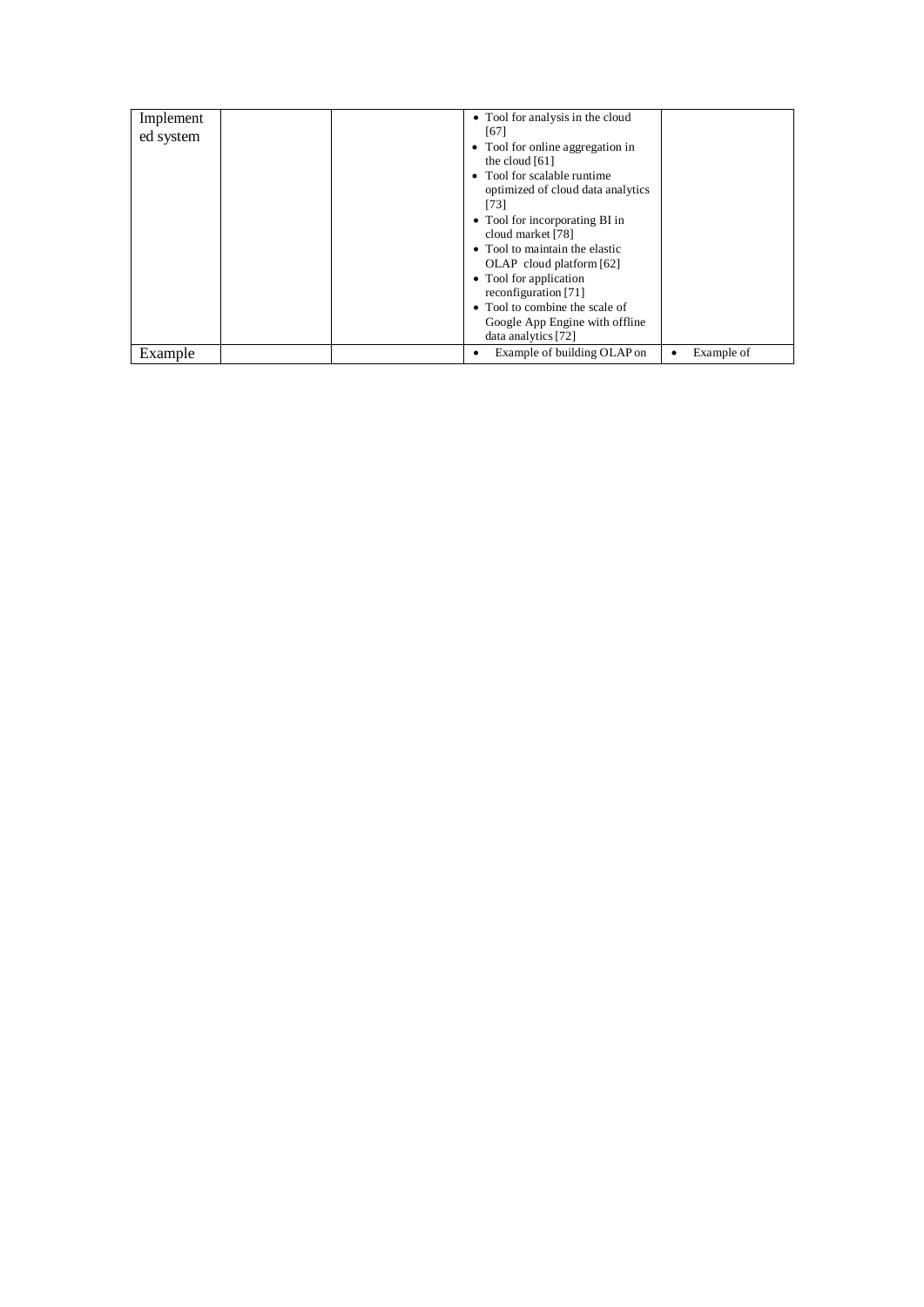|  | 1.722<br>cloud | sec<br>*** measure.<br>$40^\circ$ |
|--|----------------|-----------------------------------|
|--|----------------|-----------------------------------|

Table 1: Synthesis of the literature review

As Table 1 shows, some artifacts cover all three steps of BI (BI as a whole). We will describe these artifacts before describing artifacts dedicated to each step of BI.

#### 5.1. BI as a whole

Increasingly, mobile is used for BI applications in the cloud. It serves as a data transmission channel to the cloud and from the cloud. Fernando et al. proposed a classification of issues found in this area (*taxonomy)* [31]. This taxonomy is based on issues related to operational level; end user level; service and application level; privacy, security and trust; context-awareness; and data management. Operational issues are related to the underlying technological matters such as the method of offloading calculations, cost-benefit models that help in making the decision to offload or not, how devices mobility is managed, and how connection protocols are used. End user issues refer to incentives to collaborate, and presentation and usability issues. Service and application issues include fault-tolerance for meeting availability requirements, supporting performance at service level, and cloud APIs. Privacy, security and trust issues pertain to general cloud security, mobile cloud security, and privacy. Context-awareness relates to service provisioning, risk assessment, identifying potential resources, common activities, and energy awareness. Data management issues pertain to personal data storage on mobile cloud, data access issues, data portability and interoperability, and embedded mobile databases.

Khan et al. introduced a graphical representation (*architecture*) of mobile cloud computing [5]. This architecture includes two main parts: mobile client and cloud service provider. This cloud must be secured to ensure security and privacy protection services. In addition, the cloud provides user management, key management, encryption on demand, intrusion detection, authentication, and authorization services to mobile users. Moreover, secure routing protocols must be used to protect the communication channel between the mobile device and the cloud.

Dinh et al. provided also an *architecture* of mobile cloud computing [32]. This architecture shows how mobile devices are connected to the mobile networks via base stations (e.g., base transceiver station, access point, or satellite) establishing and controlling the connection (air links) and functional interfaces between the devices. Mobile users' requests and information (e.g., ID and location) are transmitted to the central processors that are connected to servers providing mobile network services. Mobile network operators can provide mobile users with services such as authentication, authorization, and accounting based on the home agent and subscribers' data stored in databases. The subscribers' requests are then delivered to a cloud through the Internet. In the cloud, controllers process the requests to provide mobile users with the corresponding services. These services are based on the concepts of utility computing, virtualization, and service-oriented architecture (e.g., web, application, and database servers).

Several frameworks, architectures, and methodologies are implemented to help organizations that wish to migrate their BI to the cloud. Thus, Verdejo et al. introduced a *framework* for BI migration to the cloud [33]. This framework supports a migration based on the requirements of the organizations that wish to move their BI system to the cloud premises. There are four main modules in this framework: system modeling module, cloud environments modeling module, migration strategies generators, and migration strategies. The first two components are modeled according to the migration degree that the organization adopts for its BI system. Thus, the organization can choose a partial or a total migration to the cloud. In addition, they can move their BI tools to IaaS or PaaS platforms to leverage the additional scalable resources,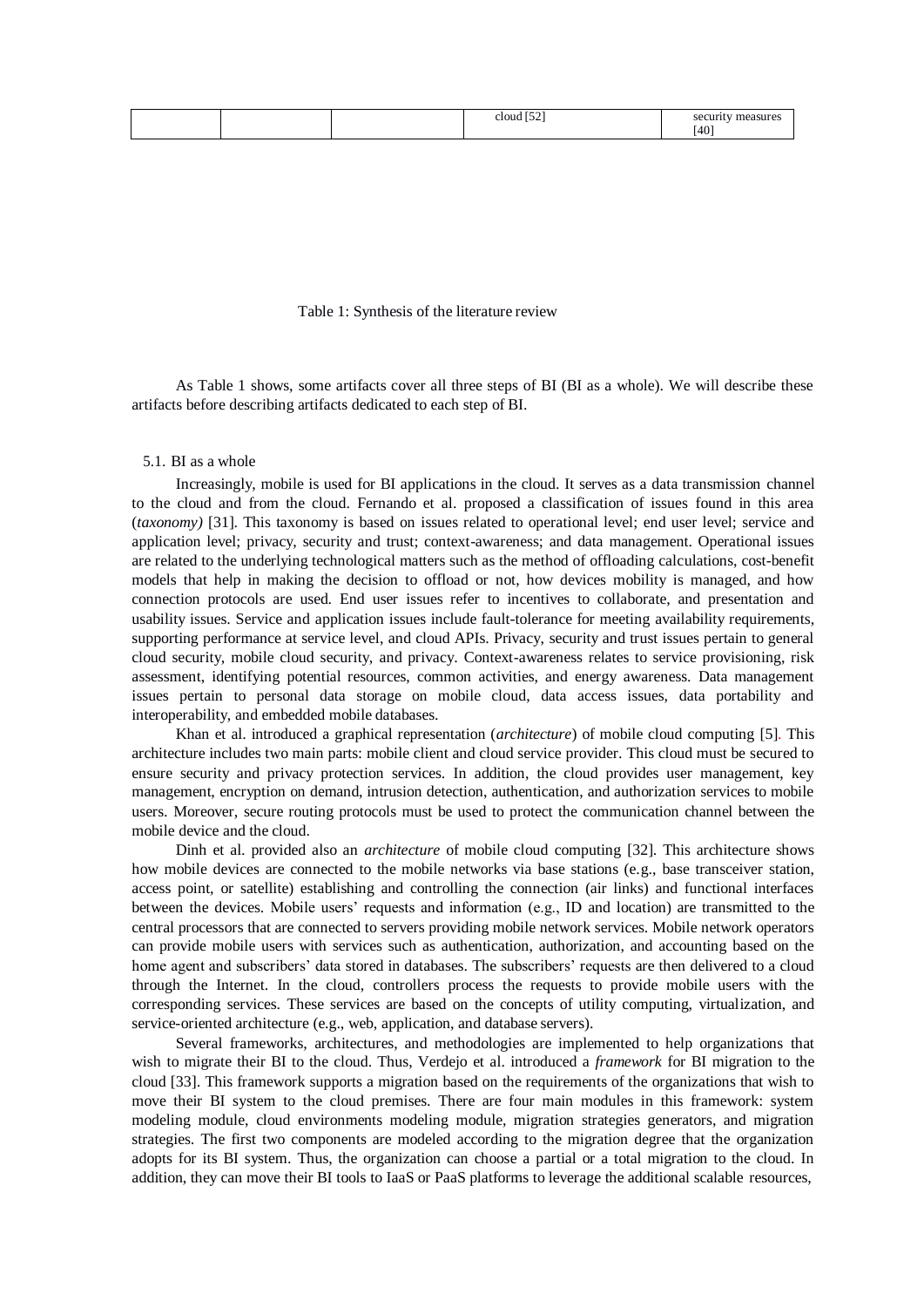Or to a SaaS solution and use available BI tools. The migration strategies generator contains a security module and a synchronization module. In order to avoid data from being compromised at the moment of migration, the security module ensures end-to-end encryption. Some data may not leave the premises of the BI-user organization, because of the law or political sensitivity, but may be required by BI tools running in the cloud environment. Through the security module, the elements of these sensitive data are substituted for a generated token that represents the sensitive or secret data. The synchronization module serves as a bridge and controls the communication between all framework components. The migration options are stored as migration strategies.

Baars and Kemper proposed a *framework* representing the logical structure of cloud BI [34]. This framework contains two mains components: service composition and service distribution. Both components are covered by an umbrella which is a general provider. The composition and the distribution must be done according to the service granularity expected in the contract. There are six scenarii that illustrate the different service organizations existing in the cloud: i) Add-on services scenario: some components (e.g. a web search engine) are selected from the cloud to BI infrastructure; ii) Tool replacement scenario: The cloud makes available a complete tool, for instance a data mart or OLAP tool. This is SaaS (Software as a Service); iii) Solution provision scenario: The cloud supports a software and hardware remote solution; iv) Business network scenario: A solution provider acts within a corporate network. The cloud aspect resides in the abstraction of the physical infrastructure that has become virtual; v) Best-of-breed scenario: The replacement of the tool is pushed to a higher level to the point where all components of the BI infrastructure are provided by an external supplier; vi) BI mashup scenario: The BI solution is freely constituted using a global market space over the Internet.

Kasem et al proposed a blueprint that represents the fundamental organization of BI on the cloud (*architecture)* [35]. This architecture shows the minimum elements that the cloud can offer to BI. These elements are: i) Hardware processing, storage, and networks. ii) Software: the operating systems and drivers required to handle the hardware. iii) Data integration: the tools performing the ETL and data cleansing processes. iv) Database: the relational or multidimensional database systems that contain the data. v) Data warehousing tools: the set of applications that allow the creation and maintenance of the data warehouse. vi) BI tools: the set of front-end applications that read and analyze data.

Chaudhuri et al. proposed a BI *architecture*, describing the BI tasks [1]. It is not dedicated to the cloud and it is classically composed of three parts for respectively data collection and blending, data modeling and storage, and analytics.

Jun and Jun introduce a set of *requirements* to implement a decision support system (DSS) for BI in the cloud [36]. This needs to describe how a decision-making process is articulated. This DSS contains three basic components: a database, a model base, and a user interface. Thus, it requires: i) A database management system (DBMS) or a data warehouse that consists of structured, real-life information, such as customer account records, which provides quantitative analytic information for crucial issues. ii) A model base management system (MBMS), which contains one or more models supporting the analysis that the system will perform. The model base reflects the internal nature of large amounts of data, and enables qualitative analysis to assist decision makers by means of knowledge reasoning. iii) A user interface that provides the decision maker with feedback.

Gash et al. proposed the procedure to follow step by step for BI migration to the cloud (*methodology*) [37]. This procedure includes four steps. The first is the evaluation of the environment. Organizations that wish to migrate their BI to the cloud must conduct the analysis of the current environment. The second step is the design of a cloud-based solution. In this step, organizations must design a solution to expose their data to the cloud provider by web service or secure tunnel. This solution must take into account the amount of data being transferred, speed of transferring and security concerns on the one hand. On the other hand, they must work with the cloud provider to design the appropriate structure for reporting. The third step is the solution building phase. Organizations must work with the cloud provider to implement the integrations required to expose data to the cloud provider and to create reports to meet the needs uncovered in the evaluation phase. The fourth step is the support phase. In this step, organizations must not only support everyday operations of cloud-based environments, but also monitor its usage.

Muriithi and Kotzé introduced another procedure (*methodology*) for BI migration [38]. This procedure includes three following steps: i) Situational analysis: this step consists of the current evaluation of an organization to identify potential opportunities for cloud BI. Potential candidates for migration may be hardware or software tools across the three layers of BI: data layer (ETL, data warehouse or data mart), logic layer (e.g. reporting tool, OLAP tool or data mining tool) and access layer (e.g. a portal or a mobile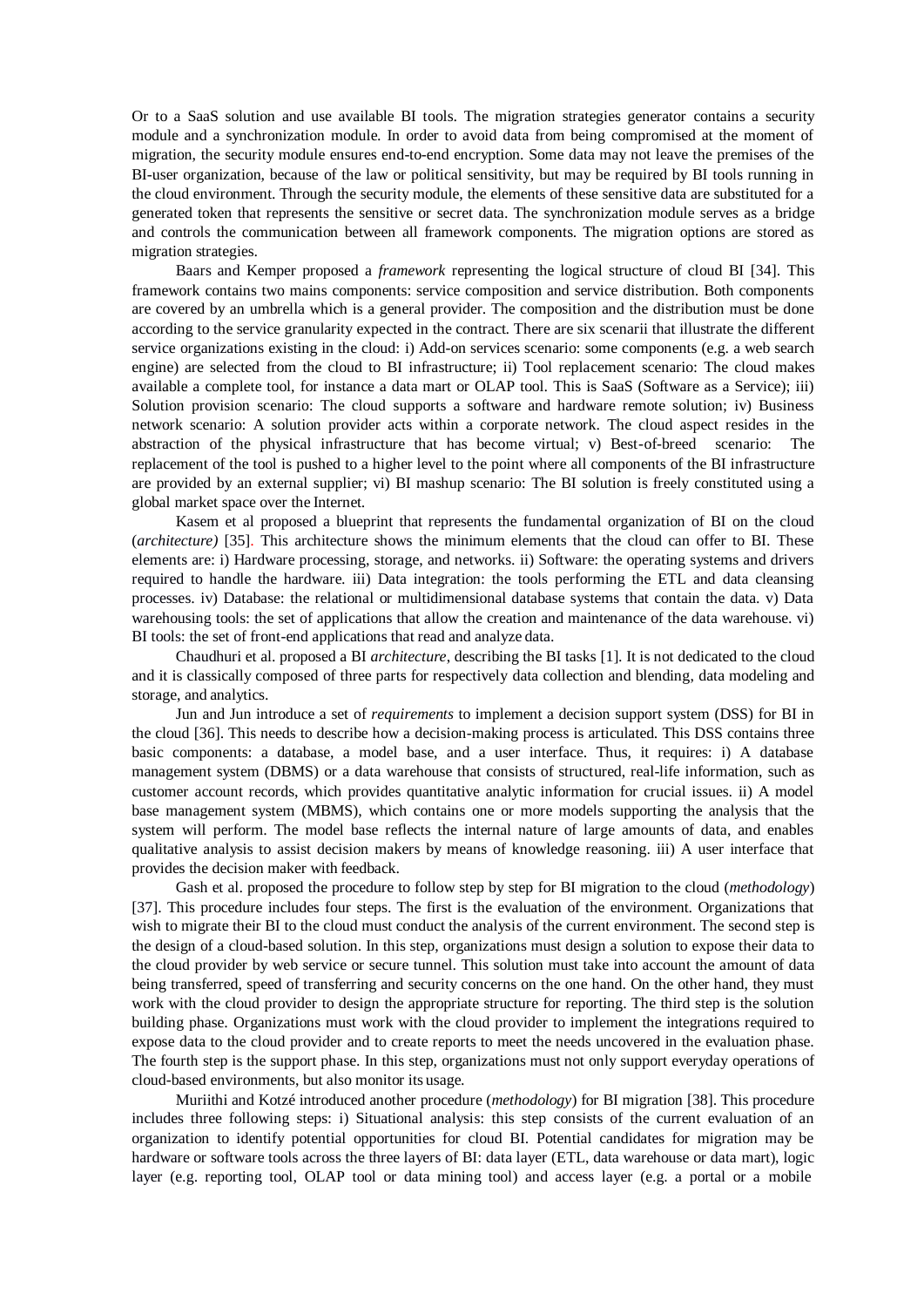application). ii) Suitability assessment: in this step, each candidate to migration must be evaluated for cloud suitability subjects. The evaluation criteria include business value, technical viability, risk exposure, and organizational impact. iii) Implementation: BI tools that pass the suitability assessment are migrated to the cloud and their performance will be evaluated to determine how well they meet the needs ofthe organization.

BI Research also involves taking into account specific aspects such as social media. As an illustration, Dinter and Lorenz introduced a *framework* for a Social BI Research Agenda, enabling to guide the derivation of a social BI research agenda [39]. This is a matrix which crosses two dimensions: social media characteristics and BI design areas. Social media characteristics are highly dynamic data, high data volumes, semi-structured or unstructured data, extensive meta-data, unknown data quality, wisdom of the crowds, user network information, unclear legal situation, and coverage by literature. BI areas considered are

the following: users and customers, products and services, process, data (architecture and development, security management, quality management, and meta-data management), information and communication technology (ICT), techniques, governance, and strategy.

Cloud computing raises several issues, such as security. Research on cloud computing also focuses on security concerns in order to strengthen the security of all resources in the cloud. Ryan suggests an *example*  to put forward the safety concern when exchanging cloud data [40]. As a real life example, EasyChair and EDAS systems allow a conference chair to create the conference account in the cloud. They handle all the necessary administration such as assignment of papers to program committee members, collection and distribution of reviews and discussion. In addition, these systems produce emails to authors and reviewers and reports such as acceptance statistics. Cloud providers take responsibility for the data across all conferences. They are custodians of a huge quantity of data regarding the submission and reviewing behavior of thousands of researchers, aggregated across multiple conferences. Thus cloud-computing-based conference management generate privacy concerns. Ultimately, technological solutions which would provide the data owner with verifiable guarantees that their data remains confidential are required.

### 5.2. Data collection and blending

Negash proposed a data *framework* for BI [41]. This framework represents the logical structure to perform the integration of structured and semi-structured data. It includes three main components: i) acquisition, integration, and cleanup of structured data; ii) acquisition, integration, and cleanup of semistructured data; iii) search, analysis and delivery. This BI framework shows that semi-structured data and structured data are equally important to help decision makers. Moreover, the processes of acquisition, cleaning, and integration are required for both structured and semi-structured data.

A cloud data warehouse includes not only organizations' local data, but also data from other clouds. Therefore, ETL is also used to exchange data between different clouds. Clay et al. proposed a generic *framework* called RHIC (Resource Harvester for Interactive Clouds) [42]. This framework autonomously optimizes a hybrid cluster running with residual resources. RHIC provides intelligent cluster sizing for a wide range of throughput-oriented parallel batch workloads. It combines online profiling with periodic job progress and system resource monitoring.

BI in the cloud currently offers one-way data integration (from user to cloud) via Extract-Transform-Load (ETL) tools. In [4] Herwig proposed additional functionalities (*requirement*) in order to enable the ETL not only to perform integration but also to compute some results and send them to user interfaces. The interface definition must include the data to be exchanged, the data format, and the communication (protocol level). Regarding security concerns, only those end-users of the cloud-based application are allowed to see the report of this application. Before the cloud-based application can request data from the cloud-based BI solution, it has to authenticate itself.

In [43] Chang et al. proposed a *methodology* for verifying the integrity and confidentiality of data throughout the ETL step till storage in the data warehouse. The verification of integrity regarding remote data contains the followings steps: setup and data upload; authorization for Third-Party Auditor (TPA); integrity proof; updated data; updated metadata; and verification of updated data. In setup and data upload, the client will need to prepare verification metadata in order to verify the data without retrieving them. In authorization for TPA, there are three parties (client, auditor and storage service provider). This step is required when users need a semi-trusted TPA to verify the data on their behalf. Challenge and verification of data storage is where the integrity verification has to be fulfilled. Data update is required in dynamic data contexts. In some cases, the client needs to perform updates to some of the cloud data storage. If the data is stored in blocks of varying size for efficiency reasons, there will be more types of updates to address. In metadata update**,** the client will need to update the verification metadata with the existing keys so that the data storage stay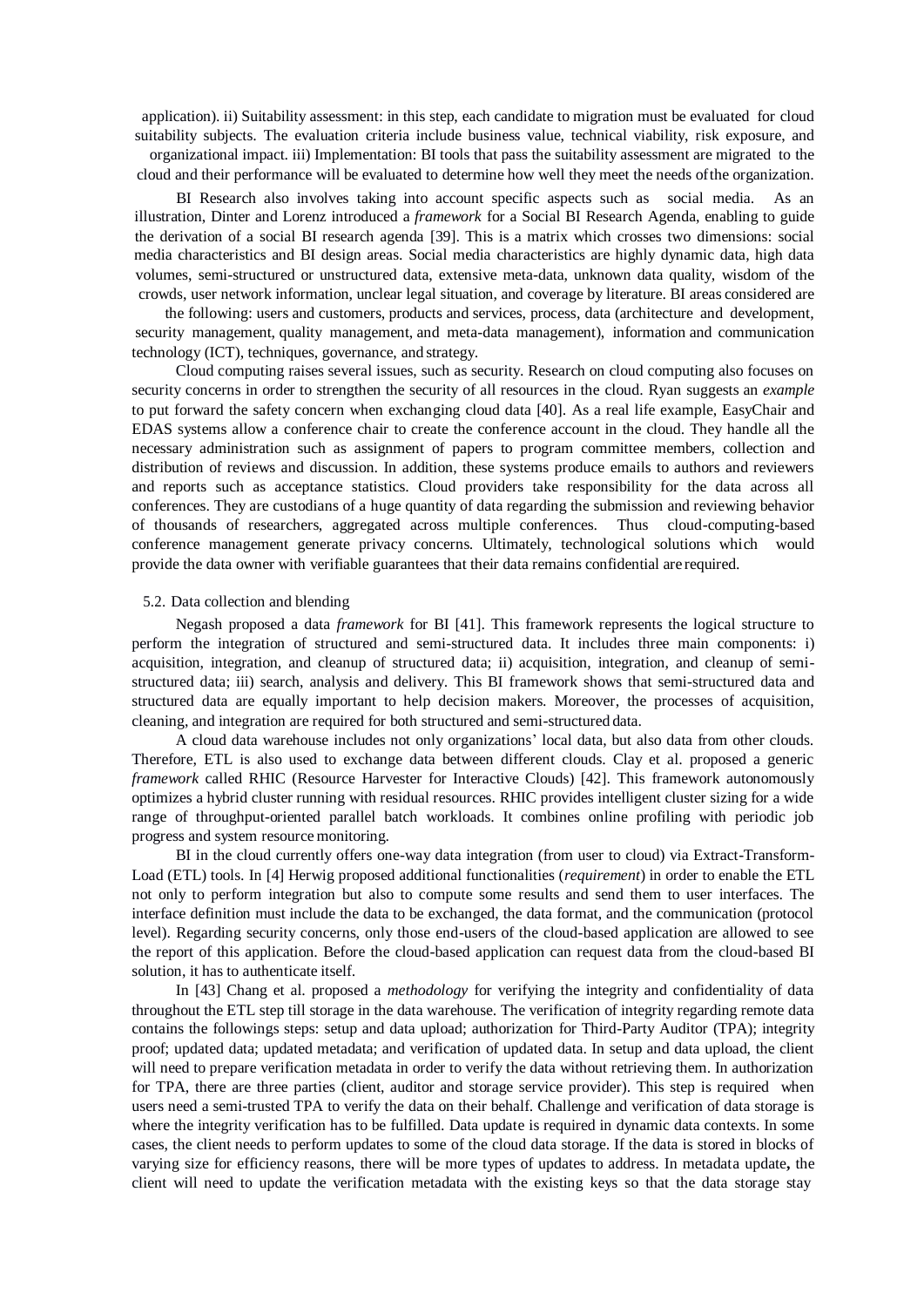verifiable without retrieving all the data stored and/or re-running the entire setup phase. In verification of updated data, the client verifies the data update process in order to see if the updating of both user data and verification metadata has been performed successfully in order to ensure that the data can still be verified correctly in the future.

Hyuck et al. proposed an inter-cloud data transmission *algorithm* that applies a filter each time after reading data [44]. All data files are uploaded to HDFS (Hadoop Distributed File System). Before transmission between clouds, data will be filtered. Input data are recognized as sets of tuples, and sent to the client side applying filters. The client side then receives filtered data.

### 5.3. Data modeling and storage

Data collected from different sources must be modeled and stored in a data warehouse. The data warehouse is the central element of BI. BI in the cloud provides three possibilities to implement and manage a data warehouse. The first occurs when an organization already has a data warehouse and plans to transfer it to the cloud. The second is to create a data warehouse directly in the cloud and store it in the cloud. Finally, the third situation is that of an organization that manages its data warehouse on its own servers but solicits cloud data warehouse tools.

Chi et al. introduced a data structure (*system design*), called SLA-tree, to support profit-oriented decisions in cloud computing [45]. This model consists of multiple servers, where queries arrive to the system dispatcher. The dispatcher sends each incoming query to one of the servers or may reject the query if admission control is in place. When a query is dispatched to a database server, if the server is busy, the query becomes part of a buffer of queries waiting to be executed. When the execution of the current query in the server is completed, the query at the front of the buffer is executed next, or optionally, a scheduler picks a query from the buffer to be executed next according to certain schedulingpolicies.

Tapiador et al. proposed a *framework* that allows the hypercube generation to be easily done in a MapReduce infrastructure [46]. This framework has been implemented in Java considering the following features: i) A thin layer on top of Hadoop that allows users or external tools to focus only on the definition of the hypercubes to compute. ii) Hide the complexity of this novel computing paradigm and the distributed system on which it runs. Therefore, it provides a way to deal with a cutting-edge distributed system (Hadoop) without any knowledge of big data internals. iii) Possibility to process many hypercubes in one single scan of data, taking advantage of Hadoop jobs, thus reducing the time for generating the precomputed statistics required for each data release. iv) Leverage the capabilities offered by this new computing model so that the solution is scalable. v) Java generics have been used throughout the framework in order to ease its integration in any domain.

Tancer and Varde introduce the medical markup *language* (MML) for storing and analyzing medical data using cloud services [47]. MML allows quick and easy distribution of medical data over the Web without requiring conversion from relational formats. The head of an MML document contains two sections: the clinical document header and the body. The clinical document header holds information about the document type, origination creation date, healthcare provider information, basic patient information and the local header. An MML document is a container for medical data to be transferred from one health institution to another, even if both institutions implement different systems. The cloud is an appropriate solution for using MML for medical data storage and analytics worldwide.

Organizations that choose to migrate to the cloud can also take advantage of large amounts of data (big data) contained in the cloud. According to the sensitivity of their data, they will opt for migrating a part of or their entire data warehouse. The cloud offers virtual spaces that seem unlimited for customers.

Qian et al. provided a cloud computing *architecture* [48]. This architecture has three layers: resource, platform, and application. Resource is the infrastructure layer that includes physical and virtualized computing, storage and networking resources. Platform is the most complex layer that could be split into many sub-layers, especially a storage sub-layer providing unlimited storage and caching capability. An application layer supports large and distributed transactions and management of huge volumes of data. These three layers provide external service through web services or more secured networks.

In order to take advantage of the cloud, a data warehouse must have a structure that matches the cloud functionalities. To achieve this, in [49], Kaur et al. suggested a cloud data warehouse *architecture*. This architecture combines the traditional data warehouse architecture with the description of the various services provided by the cloud. It identifies different layers that may be hosted in the cloud. The data staging or inbound layer houses the extraction programmers. They can be hosted in the cloud by initiating the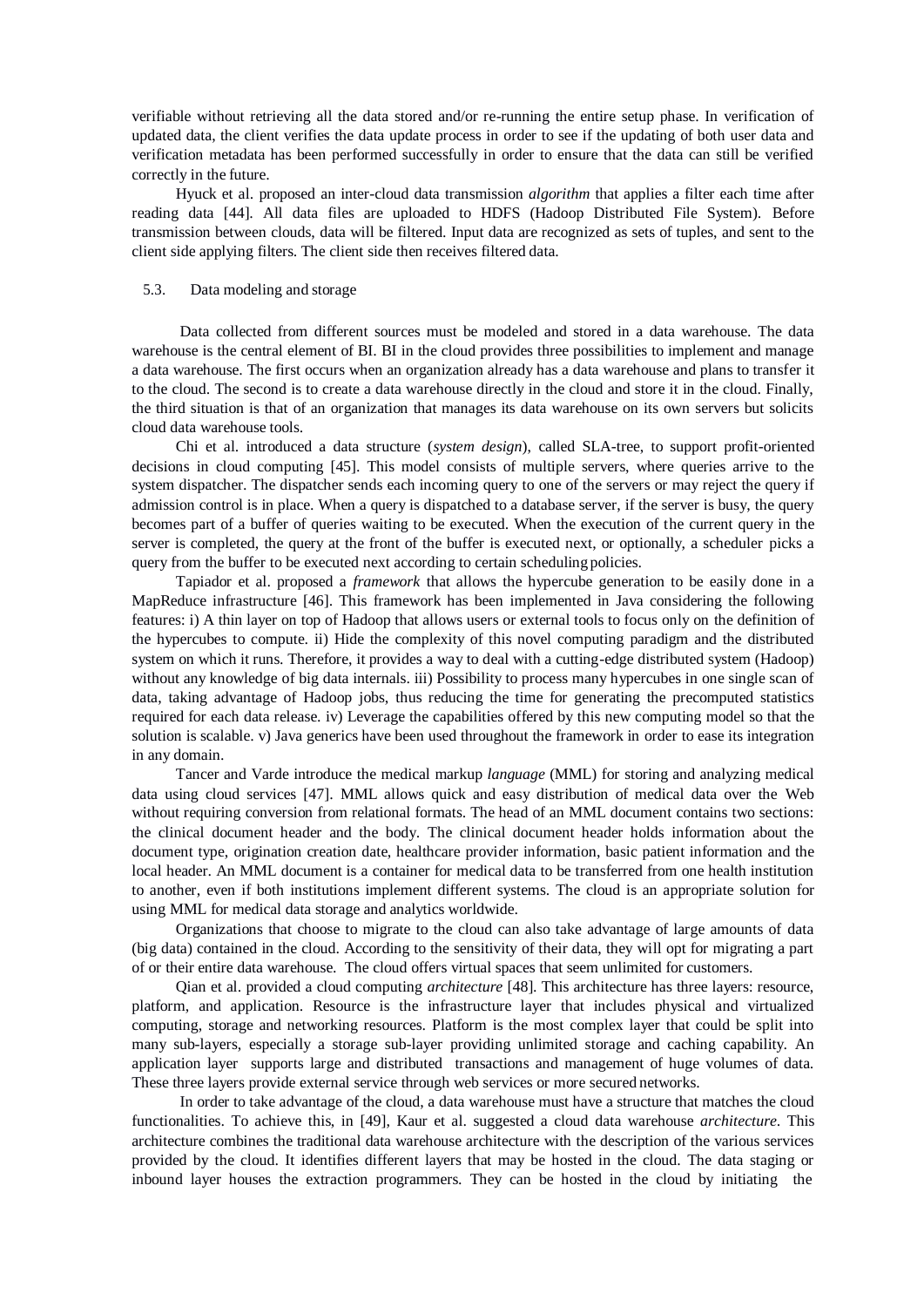appropriate data governance model at the data source layer itself. They use the extraction logic to cleanse and summarize the data. Complete data warehouses can be designed in the cloud with the use of Data as a Service (DaaS) and simply paying on a "pay-per-use" basis. On-demand servers for storage also provide scalability.

In [50] AbdelBaky et al.introduced an objective-driven *architecture* called MapReduce-CometCloud. This architecture allows distributing data chunks to nodes and then pushes computational tasks to the nodes that contain these chunks in order to achieve the best performance in computing. It includes four MapReduce components: i) Job submission and monitor provide facilities to read input files through Input Reader. ii) Mapper that takes a set of data and transforms it into a list of key/value pairs. The Mapper outputs are sorted and then partitioned per Reducer. Users can optionally specify a combiner to perform local aggregation of the intermediate outputs, which helps to cut down the amount of data transferred from the Mapper to the Reducer. iii) Reducer takes the list that resulted from the map function and reduces the list of key/value pairs based on their key. The number of output is the same as the number of reduce tasks. iv) Output Collector collects data output by the Mapper or the Reducer (either the intermediate outputs or the output of the job).

In [51] Cao et al. proposed an *architecture* of a system able to support both data-intensive analytical operations (OLAP) and online transactions (OLTP). This is an elastic data storage system, which is designed to support both functionalities within the same storage. There are three major modules in this architecture: data import control, data access control, and physical storage. The data import control module supports efficient data bulk-loading from external data sources. The data import control module consists of two subcomponents, namely import manager and write cache. The import manager has separate protocols to communicate with different data sources. The write cache resides in memory and temporarily buffers the imported data that are eventually flushed to the physical storage when the write cache is full. The physical storage module contains three main components: distributed file system (DFS), meta-data catalog and distributed indexing. The DFS is required when the imported data are actually stored. The meta-data catalog maintains the meta-information about the tables in the storage. Distributed indexing maintains various distributed secondary indexes over the data stored in DFS. The data access control module is responsible for performing data access requests from both OLAP jobs executed by the elastic execution engine and OLTP requests submitted by end users.

In [52] Arres et al. implemented an *architecture* for building OLAP cubes in the cloud and an example illustrating the usefulness of this architecture. The latter is built using the Hive DBMS in a Hadoop environment. It illustrates the partitioning of the data warehouse on different clusters (nodes), the construction and the querying of OLAP cubes by users. The implemented example includes two phases: i) Construction phase of the data warehouse. The latter is implemented using the star schema model of sales stores. ii) Loading phase and OLAP cube construction. This phase builds a data cube answering a question requiring multi-level aggregation.

Palanisamy et al. provided a system *architecture* called CURA for data analytics in the cloud [53]. This architecture creates the best cluster configuration for the jobs using MapReduce. It is composed of the following components: i) Secure instant VM allocation employs a secure instant VM allocation scheme that reduces response times for jobs, in contrast to existing MapReduce services that create VMs on demand. ii) Job Scheduler is faced with the challenge of scheduling jobs among available VM pools while minimizing global cloud resource usage. Therefore, carefully executing jobs in the best VM type and cluster size among the available VM pools becomes a crucial factor for performance. The scheduler has knowledge of the relative performance of the jobs across different cluster configurations from the predictions obtained from the profile and analysis service. iii) VM Pool Manager deals with the challenge of dynamically managing the VM pools to help the job scheduler effectively obtain efficient resource allocations. In addition, this component may perform optimization such as power management by suitably shutting down VMs.

In order to improve more analysis in the cloud, many algorithms are proposed. In [54] Wang et al. proposed four *algorithms* for building parallel data cubes based on the MapReduceMerge data processing system. These algorithms reduce data movement compared to traditional MapReduce, and make the data storage more efficiently to support the OLAP tasks. In MapReduceMerge, the map function is identical to the original MapReduce, but there is a difference between the reduce functions. The reduce function of MapReduceMerge produces a key/value list instead of just values. Each of these algorithms performs a defined task. The first algorithm (merge control flow) divides the entire key into different partitions which leads to a Cartesian product between reducers. The second algorithm (k-select) is responsible for matching reducer and merger and obtaining the best performance tradeoff. The third is the data iterator. This algorithm is a data process controller. The last algorithm (merge) determines the merge action and the format ofresults.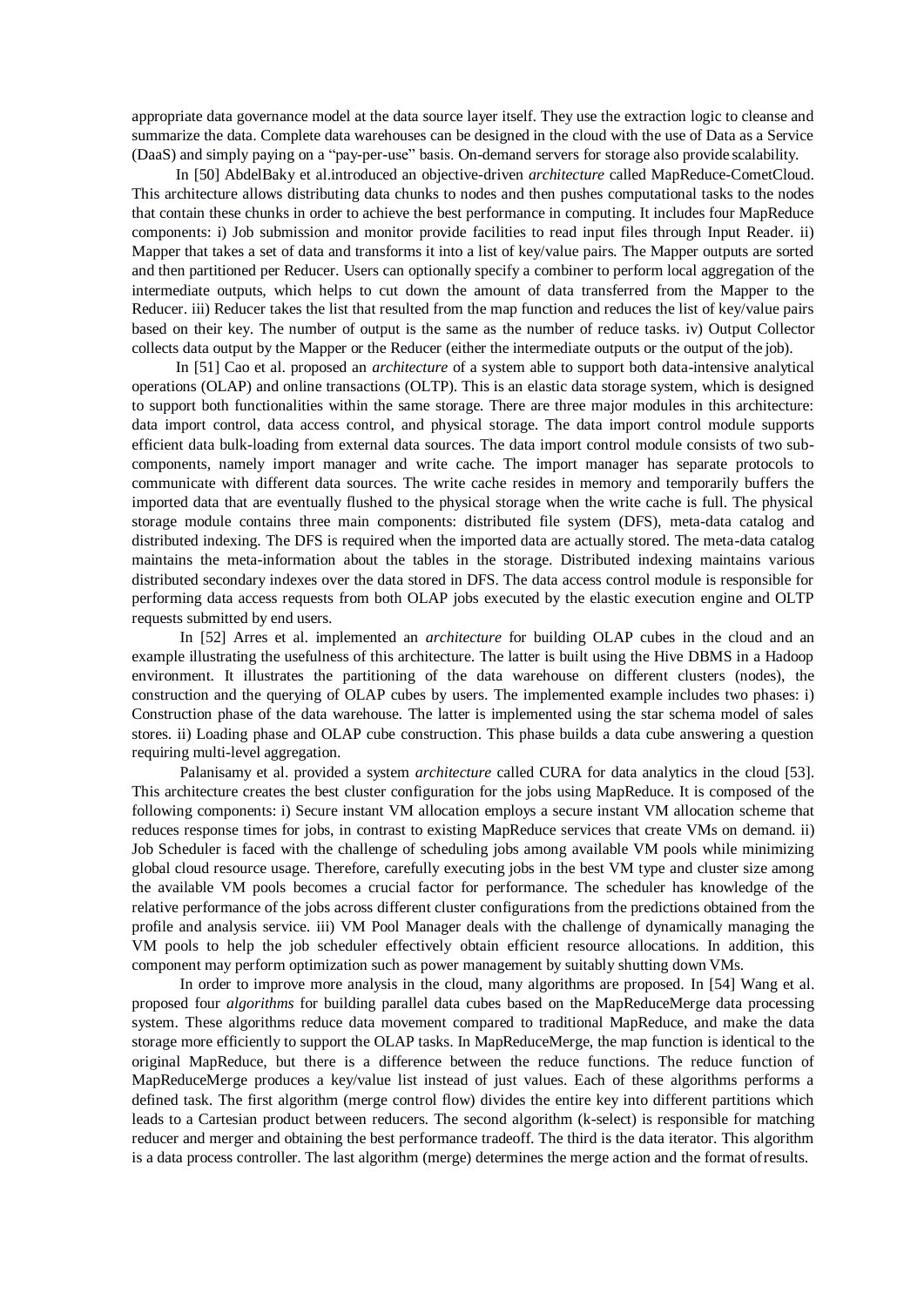In cloud data warehouses, data are distributed to different nodes depending on the availability of resources. The location of data can change dynamically. A large volume of data requires increasing the number of nodes and, therefore, increasing the flow of communication messages between nodes. All these factors increase the use of the bandwidth and possibly degrade performance. To remedy this situation, in [55], Kurunji et al. proposed an *algorithm* to process multi-join queries in the cloud and reduce communication costs. A reference graph is built to help run this algorithm. This reference graph consists of tables and relationships between the tables of the star schema. The inputs of this algorithm are query and reference graphs, and the result of the query is the output. In this algorithm, all the tables in the "from" clause of the query are retrieved and sorted by the corresponding value in the reference graph. Then, the process of each table predicate starts from the first table of the above sorted order.

In [56] Lee et al. introduced a Resource Planning *algorithm* for video analytic. This algorithm provides the best video processing performance under user defined constraints in a resource shared cloud environment. The inputs of this algorithm consist of the kind of analytic processing that should be performed, the video dataset, and constraints such as time threshold and maximum cost. Output files in nodes are downloaded to the video bank or to other nodes for performing computation tasks automatically.

In [57] Abelló et al. provided three *algorithms* for building cubes with MapReduce. Corporate historical data are stored in a cloud using BigTable. MapReduce is used as an agile mechanism to deploy cubes in ad-hoc Data Marts. The first algorithm is called Filtered Source Scan. The inputs of this algorithm are the names of the BigTable source and measure table, and the output value in this case is just the key in the source table. The second algorithm is called Indexed Random Access. Its inputs are name of source and index BigTable, and file containing the slicers. Its output is a data cube. The third algorithm is called Indexed Partial Scan. Its inputs are name of source and index BigTable, and file containing the slicers. The output is a data cube. This third algorithm is a mix of the two others. The aim is to use the index but avoid random access to the source.

In [58] Hua et al. introduced an aggregate query *algorithm* in R-tree structure. The inputs of this algorithm are dimensional attributes and the outputs are aggregate cells. This algorithm is an on-line rankingbased (top-k) aggregate query which can return top-k query results. It creates sorted lists for ranking cuboids and then initializes these sorted lists by scanning materialized cuboids into memory.

### 5.4. Analytics

The analytics step uses the data stored in the data warehouse to perform analysis. There are two possibilities for BI in the cloud: cloud can provide analytical tools as SaaS or organizations can perform themselves their analysis in the cloud using PaaS.

In [59] Chang proposed a new *concept* called BIaaS (Business Intelligence as a Service). It is a type of SaaS which focuses on how the application offers quality services in cloud environments. BIaaS is a Cloud based service designed to improve the accuracy and quality of both pricing and risk analysis in financial markets, compared with traditional desktop technologies. Chang suggested functionalities for BIaaS (*requirement*). With the advent of cloud computing, it becomes important to implement models and methods to improve BI tasks in order to perform accurate and fast simulations. Requirements for BIaaS are based on reputable models, compute and track volatility, accuracy, and diversity. Regarding the reputable models, BIaaS adopts reputable models including the Heston Model and visualization APIs to compute the best pricing and risks for different scenarios. Moreover, BIaaS can track the movement of volatility that can help investors to make better judgment for investment when prices are high and volatility is low. Regarding accuracy, BIaaS can compute pricing and risk values to several decimal places and also calculate their mean, lower and upper range to get results that are as accurate as possible. Regarding diversity, BIaaS should not just limit its operations on desktop or a particular platform, but extend to different types of clouds.

In [60] Chen et al. proposed a new *concept* called CaaaS (Continuous analytics as a Service), dedicated to real-time analytics. More and more applications are dependent on analytics results in real time events. CaaaS is a cloud computing model enabling convenient, on-demand network access to a shared pool of event analytics results. The support of CaaaS is characterized by the following: i) a unified query model over both stored relations and dynamic streaming data, and techniques to extend query engines to support the unified model; ii) the "table-ring" mechanism which allows the infinite analytics results to be kept in a list of small-sized tables based on time sequence, and staged through "switching labels" without actual data copying and moving; iii) CaaaS is scaled out with multiple engines cooperating based on the common data chunking criterion, on both parallel database and network distributed Map-Reduce infrastructures.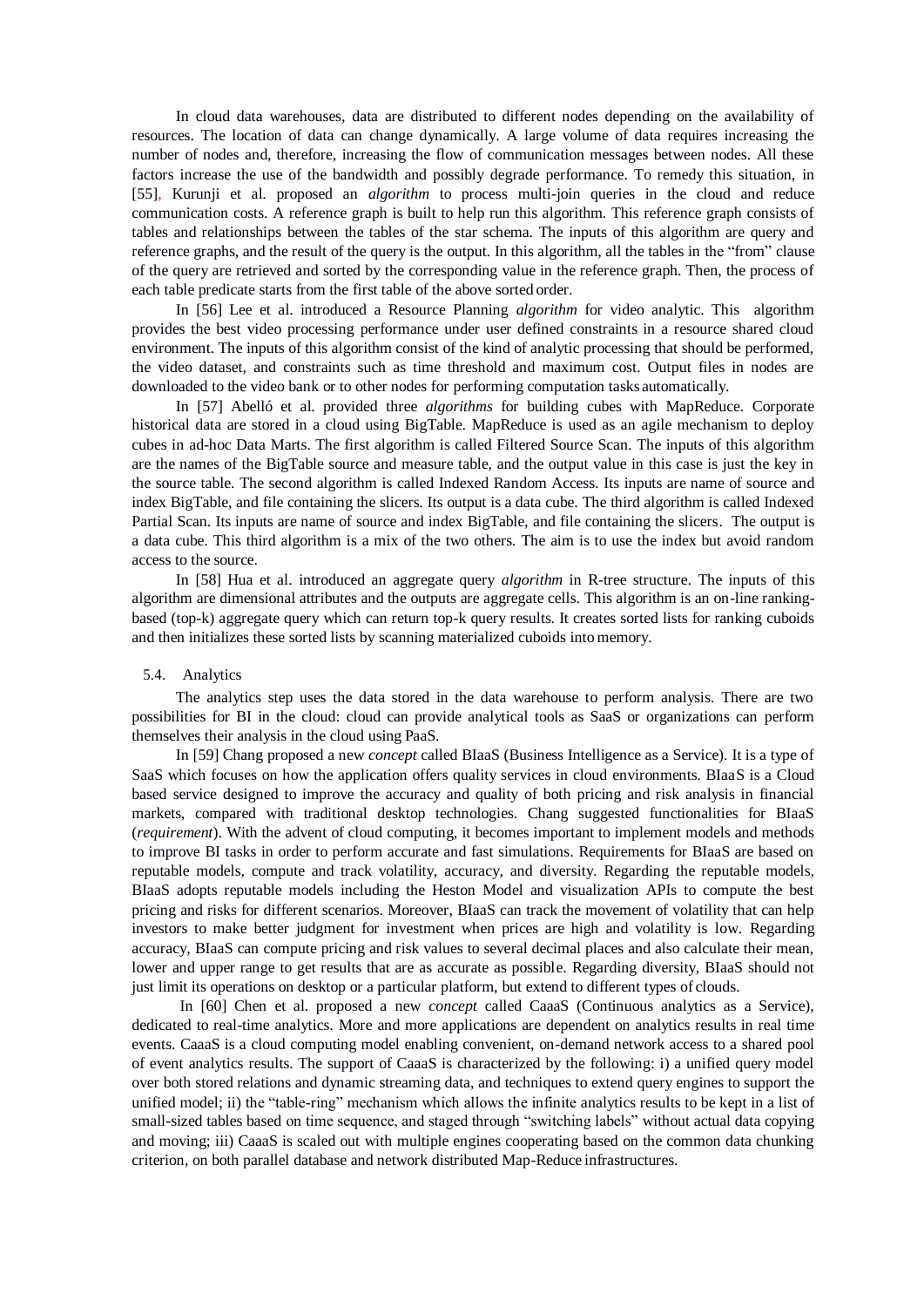This third stage of BI provides all the data analysis capabilities and supports the distribution of knowledge relevant to different users. The essential elements of this layer are reporting tools, data mining and OLAP (On-Line Analysis Processing). OLAP is based primarily on exploration operations. Given this, several models, methods and tools are implemented for data analysis in the cloud.

Yantao et al. introduced a MapReduce-based online aggregation system (an *architecture* and *implemented system*) called COLA [61]. The architecture contains four modules: User Interface, Query Engine, Online Aggregation Executor, and Data Manager. i) User Interface: this module provides interactive and flexible interfaces, users can issue SQL queries or submit MapReduce program via a shell interface. ii) Query Engine: this module is responsible for compiling the SQL query into a directed acyclic graph of MapReduce jobs, and translating the non-OLAP jobs into an online version. iii) Online Aggregation Executor: this module is the key module of COLA performing the online query processing algorithm over MapReduce. It processes the sample data, produces approximate answers with their associated confidence intervals and progressively refines the answers. iv) Data Manager: this module makes use of HDFS to store and manage data. It stores metadata such as mappings between tables and HDFS directories in the Metadata manager that can be used to perform query optimization and compilation in the SQL2MR Translator. The implemented tool provides progressive approximate aggregates for single tables and for multiple joined tables with novel techniques supporting incremental and continuous computing of aggregation, and minimizing the waiting time.

Brezany et al. proposed an *architecture* and a tool (*implemented system*) to maintain the elastic OLAP cloud platform [62]. This system provides dynamic provision and extension by utilizing the virtualization of cloud computing platforms such as Amazon EC2. The architecture of the platform consists of several services and brokers utilized to manage and assign free virtual cube servers and cube host resources. The platform involves the resources, described as follows: i) Virtual cube server is a container which can manage one or more virtual cubes. ii) Host cube is the physical storage and computational resource in which multidimensional data arrays are stored and OLAP queries processed. iii) Virtual cube broker is responsible for managing free virtual cube servers. When a client requests a virtual cube server, it should first ask the broker and the broker then assigns a suitable free virtual cube server to the client. Cube host broker aims to manage free cube host resources.

In [63] [64] Al-Aqrabi et al. proposed the BI and OLAP *framework* which allows multiple OLAP application servers applying parallel query loads on an array of servers hosting relational databases. This framework has seven components: i) a user interface layer that contains a large library of dashboards for graphical reporting; ii) a layer for data analytics that contains different scenarios, reports, stored queries and data models; iii) a layer for storing the OLAP cubes formed by multi-dimensional data extraction from the data layer (the data warehouses); iv) a data integration layer for identification, cleaning, organizing and grouping of data extracted from the data warehouses before the cubes are formed; v) a data layer comprising the data warehouses; vi) a layer for acquiring data from the business processing, decision support and transactional databases used by various functions of the organization; vii) a layer comprising the IT infrastructure components and related resources (data processing, storage, andnetworking).

Wlodarczyk et al. proposed *a framework* for designing and deploying cloud-based data analytic systems [65]. This framework is based on Hadoop and uses the Web Ontology Language (OWL). It is composed of four layers: knowledge, deployment, processing, and data. The knowledge layer provides several ontologies to completely specify the functionality of a Hadoop-based system described using the taskmethod decomposition technique. In the deployment layer, several specialized processes are used to control both the deployment of the system on the cloud and its monitoring. In the processing layer, the DataStorm framework is explained using a simple algorithm. Its goal is to show how to use basic ontological elements introduced in the Knowledge Layer. The Data layer contains data of different formats.

Chaisiri et al. proposed a *framework* called CODA (Cloud-Oriented Data Analytics) [66]. This framework includes functions for composing, managing, and processing workflows for big data analytics in cloud computing. This framework contains four layers: workflow client, workflow management, tools and services, and computing resource. The workflow client layer provides the environment where the users compose workflows through workflow composers. A workflow composer prepares tasks (i.e., reusable software components) and each task performs a specific function i.e., reading the data stored in an Excel file, clustering the data with the k-means method, and writing the result to a file. This framework can support different workflow composers e.g., RapidMiner, Taverna, and JOpera. The workflow management layer provides main functions to support the execution of data analytics workflows: Scheduler, monitoring, security, data locality, provisioning, workflow recommender, and visualizer. The tools services layer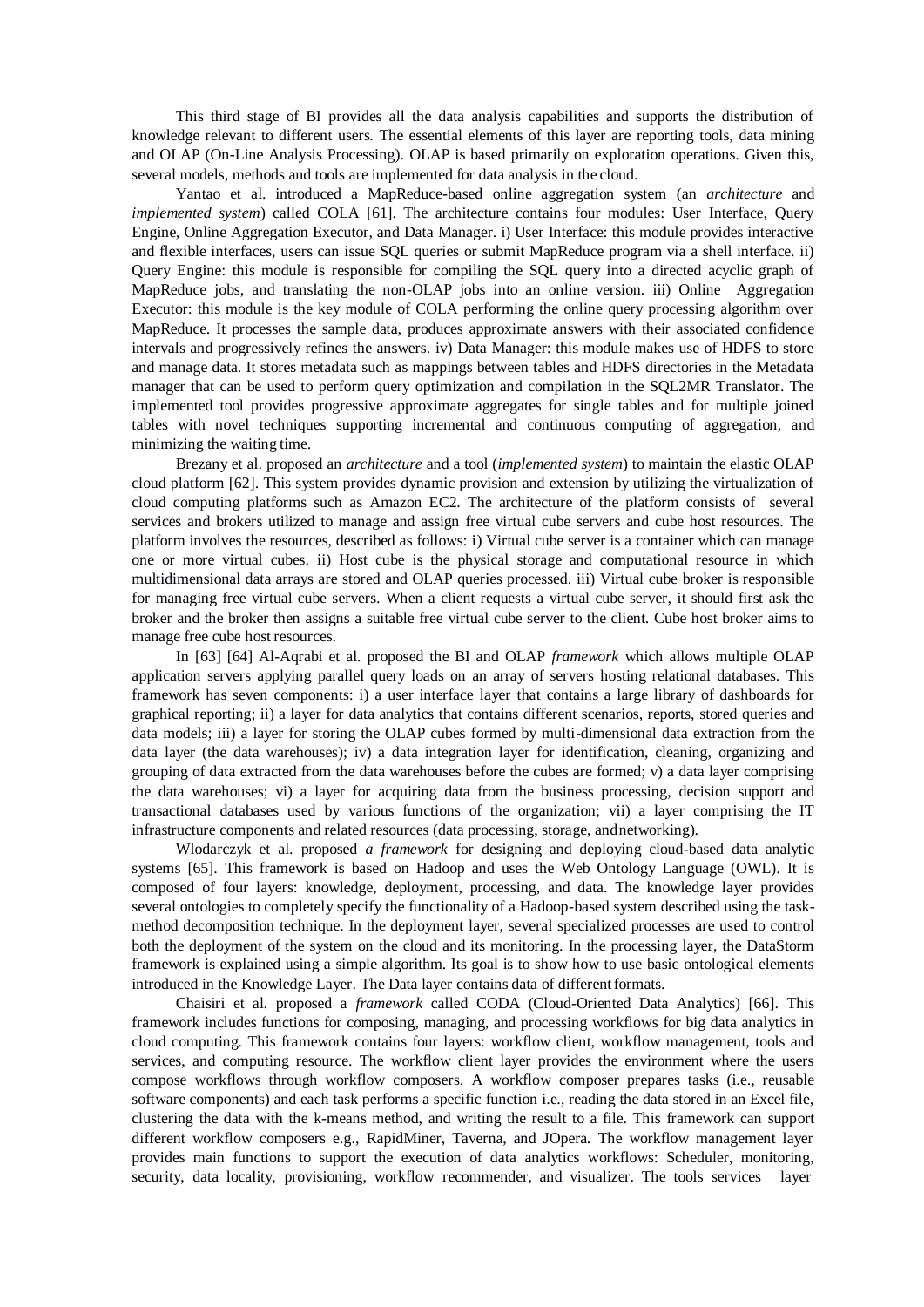provides the programming tools (or frameworks) and reusable services for creating an executable code of tasks (i.e., software component) that can be used in the workflow composition. The computing resource layer provides computational platforms that host executable codes of tasks.

Soumya et al. proposed an *architecture* to be deployed in analytical processing based on OLAP tools in a cloud computing environment [67]. This architecture deals with issues such as data warehouse creation, dispatching of data in distributed data centers and materialized view creation. It contains two main modules: ETL and analyzer. ETL is an important module to create the OLAP data servers and to take care of a large number of activities such as data collection, data cleaning, data loading, and data blending. The Analyzer Module ensures faster processing of data. The diverse queries of clients are analyzed through the Query Analyzer. There are already a number of techniques to analyze the users' queries or requirements. Based on the result of the analysis, the materialized views are formed, thanks to the Materialized View Generator module.

Patel et al. proposed an *architecture* and a tool called P2RAC (*implemented system*) for data analytics in the cloud [68]. This architecture allows the analyst to perform a simulation or an optimization job. This system comprises three components: core tools, diagnostic tools and configuration files. The core tools provide the functionalities for cluster management, data management and execution management of a task on the Amazon cloud. Regarding diagnostic tools, the P2RAC currently offers two tools, which are used for listing the clusters created by the analyst on the Amazon cloud and for accessing the master instance of a cluster respectively. Configuration files include three files that support the core and diagnostic tools which reside on the analyst site.

Lian and Li Da proposed a *taxonomy* of algorithms for data mining [69]. The purpose of this taxonomy is to introduce the fundamental methods to decision makers, and let them choose the proper method for their data mining applications. This taxonomy contains two major groups: supervised learning methods and unsupervised learning methods. The supervised learning methods for building a model to predict a specified unknown attribute according to the observed attributes. They can be used for nominal prediction, while only neural networks, regression models, and the nearest neighbor method can be used for numeric prediction. The supervised learning methods include the following algorithms: i) Decision Tree; ii) Bayesian Statistics; iii) Neural Network; iv) Support Vector Machine; v) Regression; vi) Nearest Neighbor. The Unsupervised learning methods for extracting patterns, such as clusters, process graphs, and correlated items from data. With respect to supervised learning, more accurate prediction is the golden goal. The unsupervised learning methods include itemset mining and clustering. This taxonomy is not specific to BI on the cloud, but all these data mining algorithms may be used on the cloud.

Talia proposed Data Mining Cloud *Framework*'s graphical programming interface [70]. This framework includes the following components: i) a set of binary and text data containers (Azure blobs) used to store data to be mined (input datasets) and the results of data mining tasks (data mining models); ii) a task queue that contains the data mining tasks to be executed; iii) a task status table that keeps information about the status of all tasks; iv) a pool of k workers, where k is the number of virtual servers available, in charge of executing the data mining tasks submitted by the users; v) a website that allows users to submit, monitor the execution, and access the results of data mining tasks. This workflow-based data mining framework runs on cloud platforms and uses a service-oriented approach. It offers a flexible programming model, distributed task interoperability, and execution scalability that reduces data analytics completion time.

In [71][84] Goncalves et al. introduced a tool called AWARD (Autonomic Workflow Activities Reconfigurable and Dynamic) which allows more flexibility according to the application characteristics (*implemented system*). This tool proposes four activities: split, mapper, merger, and reducer. The Split activity gets the size of the input file and calculates the file offsets of each split to be processed by mappers. The Mapper activity invokes the map function for each data record extracted from the input split and the map function stores key/value pairs by invoking the method collect of the MRcollector argument. The Merger activity produces a tuple space identified in parameters with an ordered partition of keys. The Reducer activity produces a tuple space identified in parameters with the final key/value pairs, whose values are reduced using multithreading.

Chohan et al provided a tool (*implemented system*) [72]. This tool allows combining the scale of Google App Engine (GAE) with the flexibility of customizable offline data analytics. The Task Queue API facilitates the use of multiple, independent user defined queues, each with a rate limit of 100 tasks per second in GAE. A task consists of an URL application, which is called by the system upon task queue. This tool considers two approaches to data synchronization: bulk and incremental data transfer. For bulk transfer, GAE currently provides tools as part of its software development kit (SDK) to upload and download data into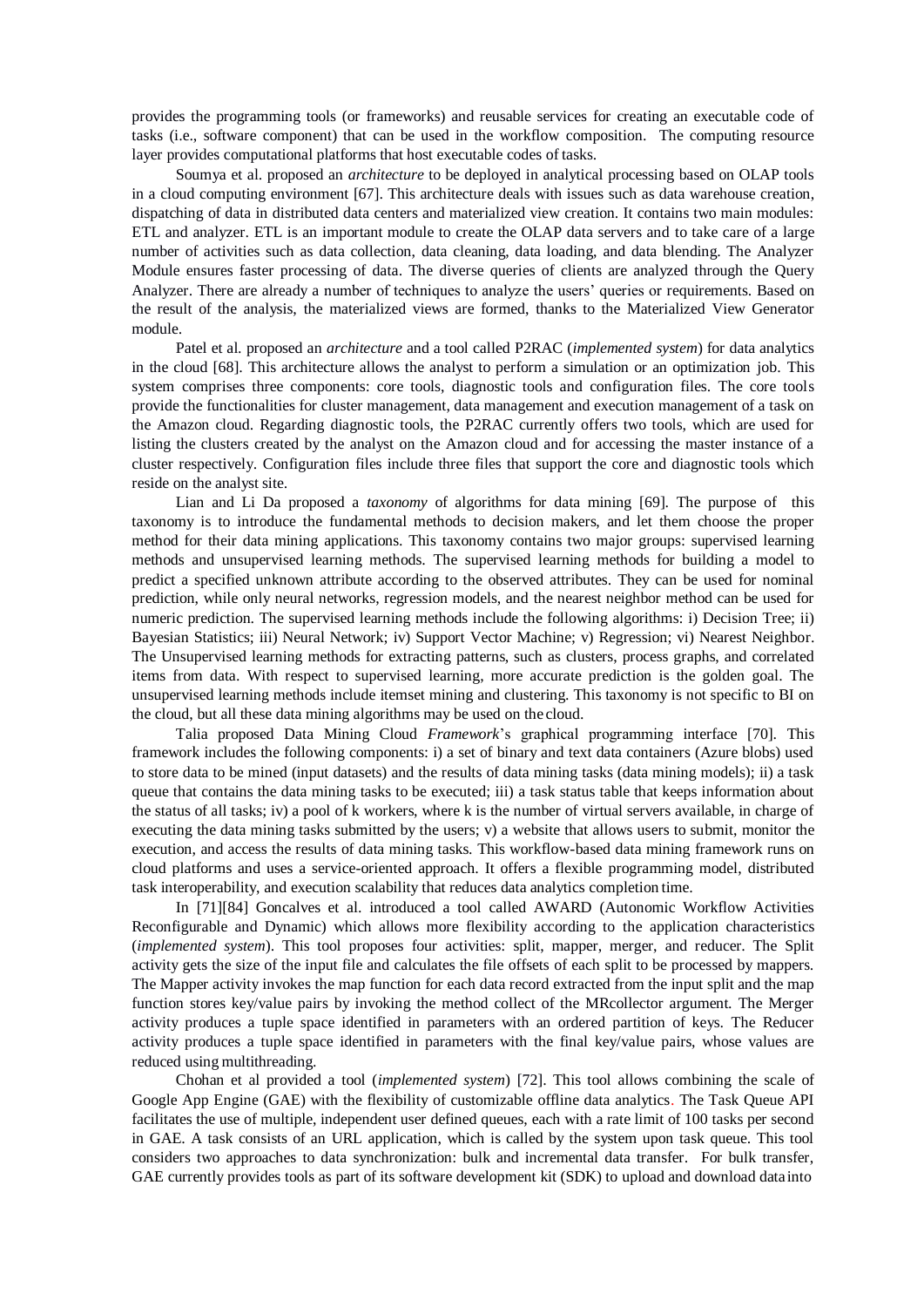and out of the GAE data store. AppScale is extended with similar functionality. Incremental transfer implements an asynchronous URL Fetch call to the AppScale analytics cloud for the application upon each destructive update. If this call fails, the GAE and AppScale replicas will be inconsistent until the next time the same entity is updated.

Barga et al proposed an *architecture* and a tool (*implemented system*) for a scalable runtime optimized of data analytics in the cloud [73]. The architecture is composed by two Windows Azure worker roles: master and slave. For a given deployment, there will be a single instance of the master and any number of slave instances depending on the deployment configuration. Similar to other MapReduce runtimes, the master performs the scheduling of applications and tasks and handling failures, whereas the slaves simply execute Map and Reduce tasks assigned to them by the master. The communications between master and slaves and between slaves happen directly via TCP connections. This tool called Daytona is a highly optimized iterative MapReduce runtime designed for the cloud.

Mian et al. implemented a *framework* to solve the problem of provisioning resources in a public cloud [74]. This framework is composed of two main modules: a provisioner and a scheduler. The provisioner takes a description of the workload from the client as input. The description includes the set of query types, the frequencies of each type, the data partition, and the required service level objective (SLO) for each query class. The Scheduler accepts requests from application clients and directs requests to the appropriate VMs based on the query class of the request. The Scheduler can be replicated as needed to ensure that scheduling does not become a bottleneck.

Yuan and Herbert proposed a *framework* for pervasive healthcare that tries to change the healthcare delivery model [75]: from doctor-centric to patient-centric, from acute reactive to continuous preventive, from sampling to monitoring. On the cloud server, blob storage, multiple queues and worker roles are deployed for the purpose of analyzing users' activity data and producing the best classification model for each user. According to this model, this framework consists of five types of queues: data queue, result queue, register queue, task queue, and model queue. i) Data queue is a general queue and is used to communicate between the client and the controller node. ii) Result queue: When the most suitable model is selected by the allocated worker role (Evaluation Node), the URL of the best model is added to that user's Result Queue. Unlike the Data Queue which is unique and all the users have access to it, one Result Queue is independently created for each individual and doesn't provide public access. iii) Register queue: It is used to transfer the information of a new user. Once a new user is registered, the system assigns him/her a dedicated Result Queue and a blob container. iv) Task queue: In order to make all worker roles start building models in parallel, there should be separate queues. The queues are dedicated to each of the worker roles. v) Model queue: Once the model of each classifier is retrained and evaluated, the evaluation result will be sent to the evaluation node in the model queue.

Shanks et al. suggested a *framework* for understanding business analytics technology and capabilities that can bring better performance to organizations [76]. This framework contains three components: business analytics resources, value creating action, and firm performance. The business analytics resources component includes business analytics capabilities allowing to identify opportunities. The value creating action component evaluates these opportunities. Finally, this value-creating action may generate firm performance.

Leimeister et al proposed a business process model (*system design*) for a generic value network of cloud computing [77]. This model is created by providing services that are valuable for other participants of the network. It describes the interactions between different business partners to jointly develop and manufacture a product or service. The manufacturing process is decomposed into its strategically relevant activities, thus determining how competitive advantages can be achieved. Competitive advantages are achieved by fulfilling the strategically important activities cheaper or better than the competition. The different partners considered in this business process are the following: customer, service provider, infrastructure provider, aggregate services provider, and platform provider.

Gatzioura et al focuses on implementation of a business model process (*system design*) and a tool (*implemented system*) for incorporating business intelligence in cloud marketplaces [78]. Based on the individual requirements and using profile of each particular cloud customer, this system allows answering the question: "Which offering should I buy"? The user enters his business parameters of interest (which may be availability, security level, price, reliability, product rate, with or without quality assurance, eco-friendliness) and imposes threshold values on them (minimum, maximum or equal), which delimit the possible final solutions' set.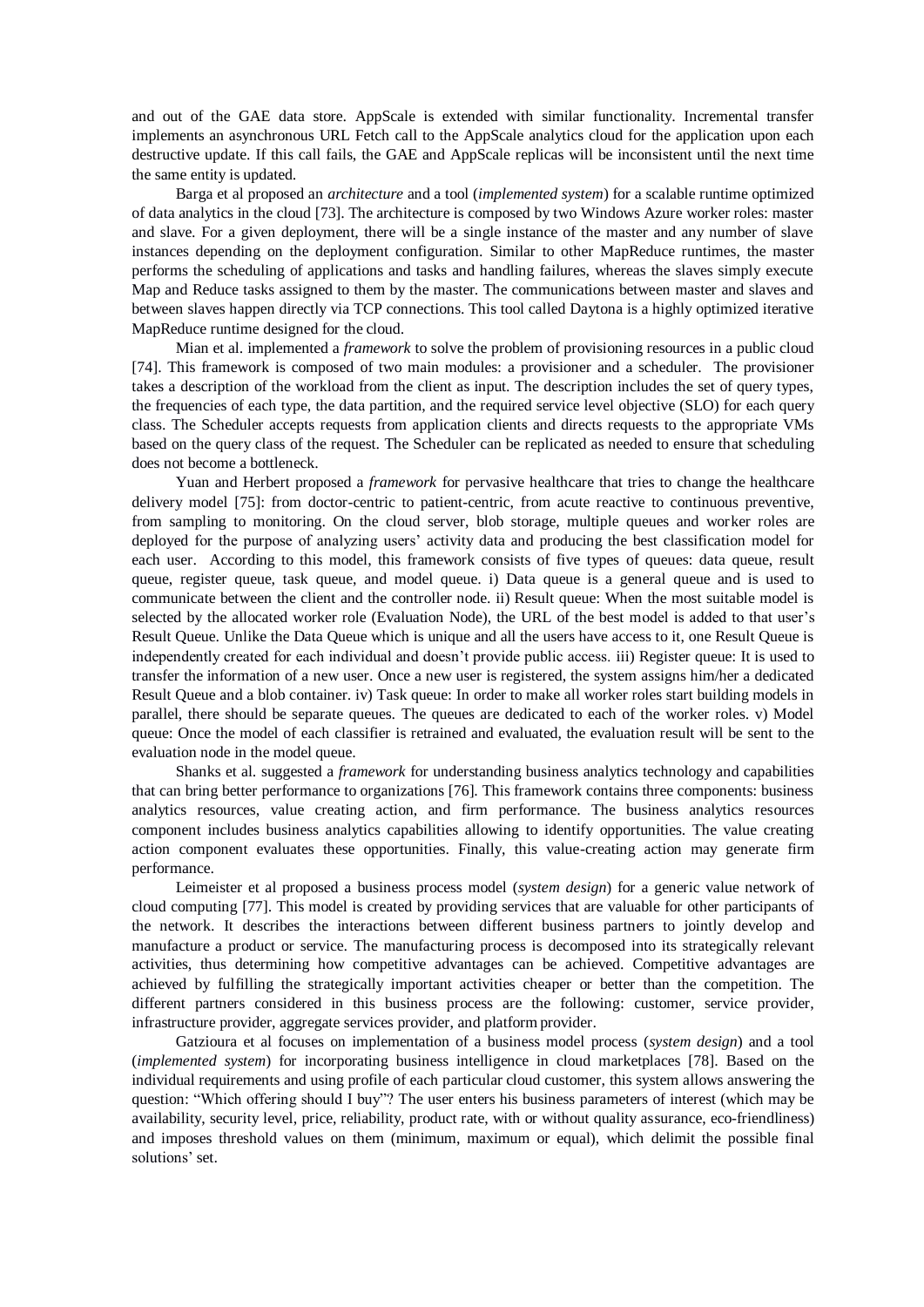Aceto et al. proposed a *taxonomy* of the main aspects of cloud monitoring [79]. This taxonomy consists of four aspects: basic concepts, properties, need for monitoring, and open issues. The basic concepts include a number of concepts at the basis of cloud monitoring that are used to set the context such as: layers, abstraction levels and metrics. Regarding the properties, in order to operate properly, a distributed monitoring system is required to have several properties including scalability, elasticity, adaptability, accuracy, and availability. The need for monitoring is a task of paramount importance for both Providers and Consumers. On the one side, it is a key tool for controlling and managing hardware and software infrastructures; on the other side, it provides information and Key Performance Indicators (KPIs) for both platforms and applications. It includes several activities such as: capacity and resource planning, capacity and resource management, data center management, service level agreement (SLA) management, billing, performance management, and security management. Regarding open issues and future directions, the infrastructure of a cloud is very complex, requiring more effort for management and monitoring. The greater scalability and larger size of clouds compared to traditional service hosting infrastructures involve more complex monitoring systems, which therefore have to be more scalable, robust and fast. Such systems must be able to manage and verify a large number of resources and must do it effectively and efficiently. It must also be able to quickly spot and report performance impairments or other issues, to ensure timely interventions such as the allocation of new resources.

Demirkan and Delen introduced an *architecture* of service oriented decision support system (DSS) on the cloud [80]. This architecture is composed of three modules: data service, information service, and analytics service. Data-as-a-service began with the notion that data quality could happen in a centralized place, cleansing and enriching data and offering it to different systems, applications or users, irrespective of where they were in the organization, computers or on the network. Information-as-a-Service is a comprehensive strategy for the delivery of information obtained from information services, following a consistent approach using SOA infrastructure and/or internet standards. The concept of analytics-as-a-service (AaaS) referred to agile analytics. It is a comprehensive strategy for the delivery of information obtained from information services, following a consistent approach using SOA infrastructure and/or Internet standards.

Kowalczyk et al proposed a *framework* that combines a selection of process outcomes, as well as process characteristics that are considered as relevant in managerial decision process research [81]. The framework considers the following decision process phases: identification, development and selection, and focus on the following attributes for each of the three phases: i) Information quality: One of the major benefits of business intelligence and analytics (BI&A) systems is the provision of accurate, high-quality information which is easily accessible. ii) Comprehensiveness and procedural rationality: In managerial decision process research, procedural rationality describes the level of reliance upon analysis of information in decision making and comprehensiveness characterizes the extent to which analysis is exhaustive within the decision process. iii) Speed: Time savings are another major benefit that is proposed to be realized by BI&A systems. iv) Phase outcomes: The final decision is not the only result, within a decision process. Each phase produces results, which can be analyzed with respect to their quality and quantity. v) Decision result: The decision result is the outcome of the overall process. vi) Total decision speed: The total decision speed characterizes duration of the overall decision process, which is expected to be reduced.

As in the other stages of BI, security remains a major challenge to be addressed in analyzing data Subashini and Kavitha introduced a process model (*framework*) for security in the cloud [82]. This model contains three layers: lower, higher and middle. The lower layer represents the different deployment models of the cloud, namely private, community, public and hybrid cloud deployment models. The higher layer represents the different delivery models that are utilized within a particular deployment model. These delivery models are the SaaS, PaaS and IaaS. These delivery models form the core of the cloud and they exhibit certain characteristics like on-demand self-service, multi-tenancy, ubiquitous network, measured service and rapid elasticity which are shown in the top layer. The middle layer describes security. The fundamental elements of the cloud require security which depends and varies with respect to the deployment model that is used, the way by which it is delivered and the character it exhibits. Some of the fundamental security challenges are data storage security, data transmission security, application security, and security related to third-party resources. This involves the use of strong network traffic encryption techniques such as Secure Socket Layer (SSL) and Transport Layer Security (TLS) for security.

Ng et al introduced *architecture* and design principles (*requirement*) for a system that enables secure and privacy preserving data analytics services in the cloud [83]. This architecture includes five main components: security manager, stream manager, Qos (Quality of Service) controller, privacy controller, and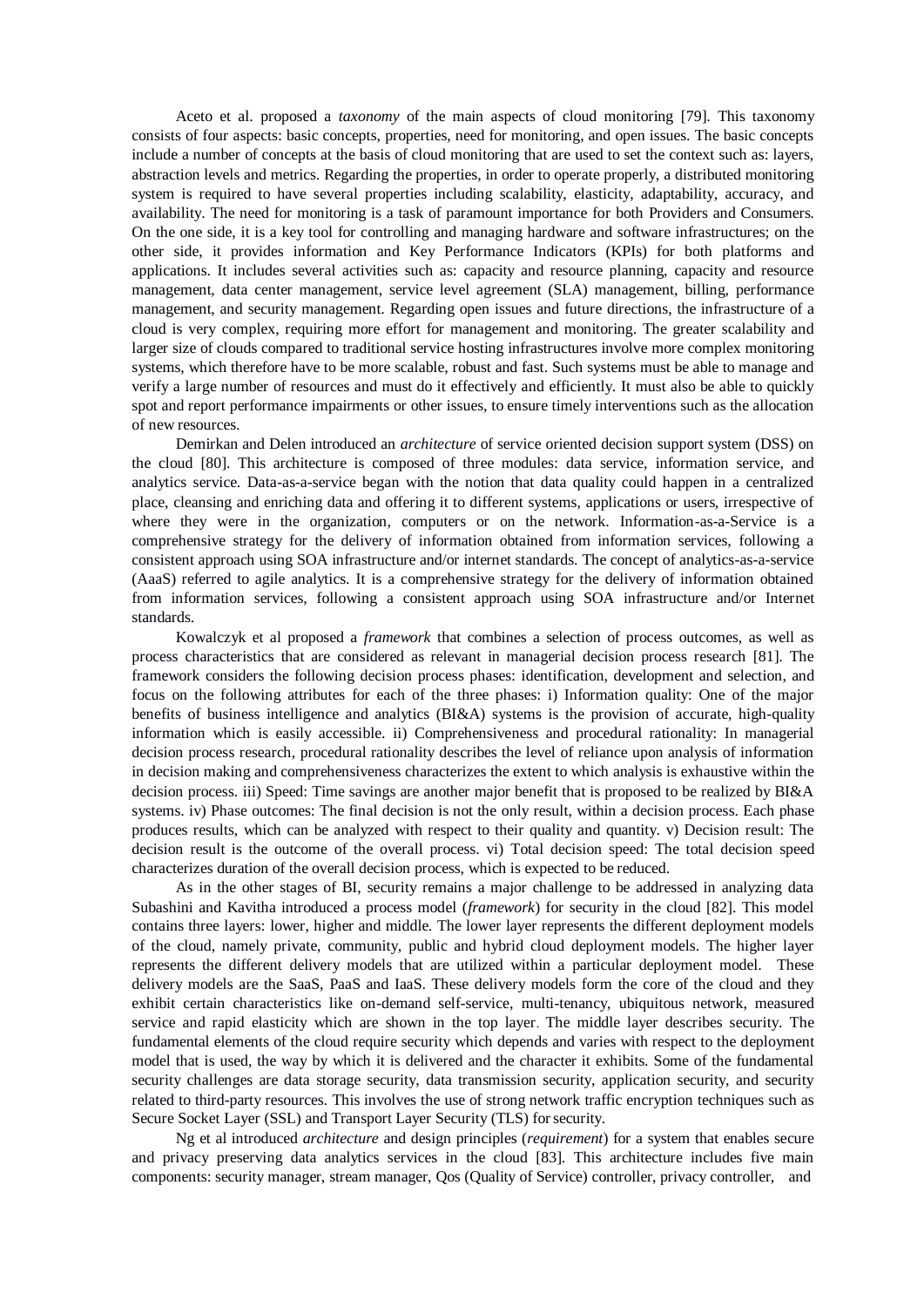query processor. The security manager and privacy controller reply for the majority of all privacy and security requirements. The security manager is responsible for achieving standard safety principles such as encryption, decryption and authentication. The privacy controller is the core of the privacy policy enforcement unit. This system has several functionalities including: i) providing a matching mechanism between privacy policy and user preference; ii) controlling the stream manager to examine the set of queries for each purpose to determine if any information is being collected but not being used. About design principles of this system, Ng et al proposed: i) Purpose specification that states the purpose for which the data is being collected. ii) Consent guarantees that the purpose for which the data is collected has the consent of the user. iii) Limited collection: data collection should be limited to the minimum amount of data satisfying the user's specified purposes. iv) Limited use ensures that the data is used by queries that do not violate the purposes of the collected data. v) Limited disclosure: the system is not allowed to release any information to a third party that is outside the system without the owner's approval. vi) Limited retention: the immediate deletion of user's data once the associated purpose is fulfilled. vii) Accuracy that corresponds to how accurate and up to date is the information maintained by the system.

### **6. Research opportunities**

In this section, we define DSR research opportunities related to BI on the cloud. Based on the analysis of Table 1 resulting from our SLR and the different dimensions of our framework, we suggest some new research avenues.

We organize our discussion according to the steps of BI, as proposed in our framework. Table 2 proposes new artifacts that could bring added value to the field of BI in the cloud. We explain below how we built this table. We collected, in the papers of our SLR, the different contributions imagined by researchers in their future research. They are precious indicators, since they are generally the next steps of research-inprogress. In this sense, it is highly probable that they are feasible and even that they will soon appear in future papers. Table 2 summarized research opportunities identified in the literature and research opportunities identified by us, based on our typology of DSR artifacts. Our proposal appears in bold.

|                    | Data collection and<br>blending                          | Data modeling and<br>storage                                                                                  | Analytics                                                      |  |
|--------------------|----------------------------------------------------------|---------------------------------------------------------------------------------------------------------------|----------------------------------------------------------------|--|
| Meta model         | Multidimensional meta-model                              |                                                                                                               |                                                                |  |
| System design      |                                                          |                                                                                                               | • Business process                                             |  |
| Ontology           | <b>Ontology</b> for data<br>integration                  |                                                                                                               |                                                                |  |
| Taxonomy           | <b>Taxonomy of BI migration</b><br>$\bullet$             |                                                                                                               |                                                                |  |
| Methodology        | • Methodology to develop<br>tools or tool components     | • Methodology model and to<br>store data<br>• Methodology to develop<br>tools in the cloud $[39]$             | • Methodology to<br>develop customer-<br>oriented applications |  |
| Guideline          | • Guideline to properly<br>configure cloud resources     | • Guideline to properly<br>configure cloud resources<br>• Guideline for building tools<br>in the cloud $[84]$ | • Guideline to properly<br>configure cloud<br>resources        |  |
| Implemented system | • Tool to accomplish the BI tasks in the cloud [60] [78] |                                                                                                               |                                                                |  |
| Example            | • Example of BI migration                                |                                                                                                               |                                                                |  |

|  |  | Table 2: Opportunities for DSR on BI in the cloud |  |  |  |  |  |  |
|--|--|---------------------------------------------------|--|--|--|--|--|--|
|--|--|---------------------------------------------------|--|--|--|--|--|--|

### 6.1. BI in the cloud as a whole

Regarding BI in the cloud in general, the literature proposed implementation of tools that can enable users to accomplish the BI tasks in the cloud [60] [78]. We propose to define a taxonomy of BI migration, including guidelines to properly configure cloud resources, and examples of BI migration. These guidelines are of great interest for all companies which want to migrate their BI on the cloud. Structuring these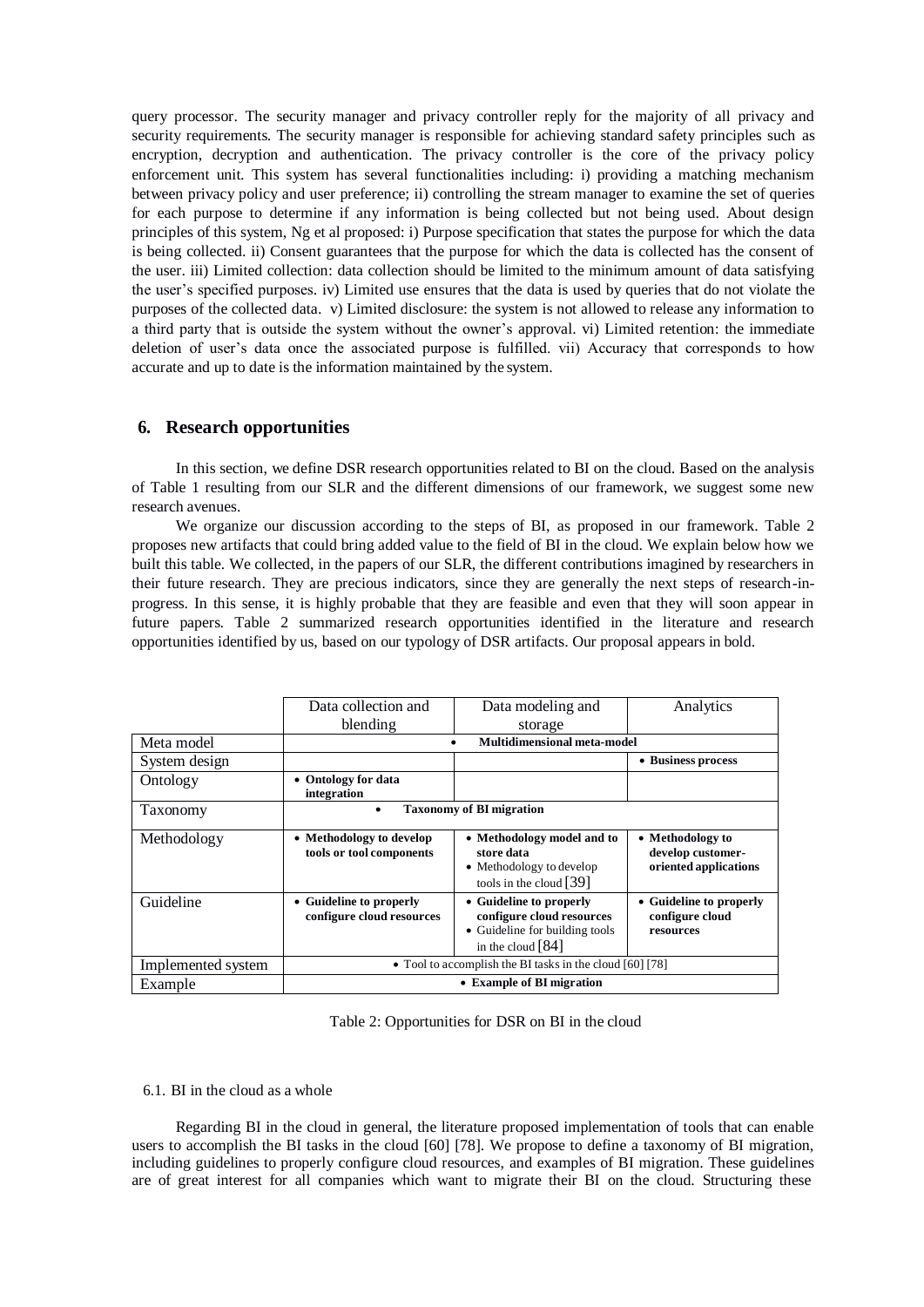guidelines thanks to a taxonomy will help us to provide users with a progressive decision process. We also plan to build a practical example based on a real-life case study.

6.2. Data collection and blending

Data collection and blending is a tedious task of BI. In order to allow users to properly conduct data collection and blending in the cloud, it is necessary to focus on implementation of the following artifacts:

- *Methodologies,* in order to enable organizations to develop their customized applications for data collection and blending, or to add components to their applications.
- *Ontologies* that could facilitate the integration of tabular data and big data. Big data must be added to transactional data for enriching the analysis. Thus, data providers and data consumers must share the same language. Ontologies should facilitate the automation of data integration.
- 6.3. Data modeling and storage

The literature proposes methodologies to develop tools or tool components in the cloud [39], and guidelines for building tools in the cloud [84] as future research. We propose implementation of:

- *Methodologies* to store and/or model data in the cloud.
- *Meta-model:* a multidimensional meta-model, helping to design the cloud data warehouse. We argue that this meta-model, once developed, could enable the instantiation of classical multidimensional models in the specific context of the cloud or to bring new constructs enrichingthese models.

### 6.4. Analytics

We propose implementation of following artifacts:

- The definition of a process model (*system design*) that could contribute to a better understanding of service requests initiated by users.
- *Methodologies* to enable organizations to develop their customized applications for analysis or to add components to their applications.

# **7. Discussion and conclusion**

New research topics frequently emerge from the opportunity to combine new paradigms or new concepts. We identified BI in the cloud as such an emergent technology [85]. We conducted an initial literature review allowing us to confirm the interest of researchers for this topic [2]. In this paper, we performed a systematic literature review (SLR) to ensure more completeness to our study. Based on SLR principles, we limited this review to top journal and conference publications.

The first contribution of this paper is a synthesis of the artifacts produced on this major topic of BI in the cloud. Thanks to our refined typology of artifacts, we produced a comprehensive set of results. In order to help the reader apprehend this richness, we proposed a two-dimensional framework based, respectively, on the artifact typology and the BI steps.

Another contribution is the proposal of research avenues on this topic. We identified these avenues from i) discussions and conclusions proposed by authors in the papers found through the SLR, ii) logic reasoning based on previous findings in other fields.

Our future research will include development of a decision support system helping practitioners to decide if and how to migrate their BI to the cloud. Another research avenue is linked to a systematic study of artifact precedence links. Eliciting strong and weak precedence paths could help researchers to find efficient research plans in DSR. As an example, when a paper describes a set of guidelines to help practitioners or researchers in a given field, a following step could be the definition of a method based on these guidelines and providing practitioners with well-defined steps.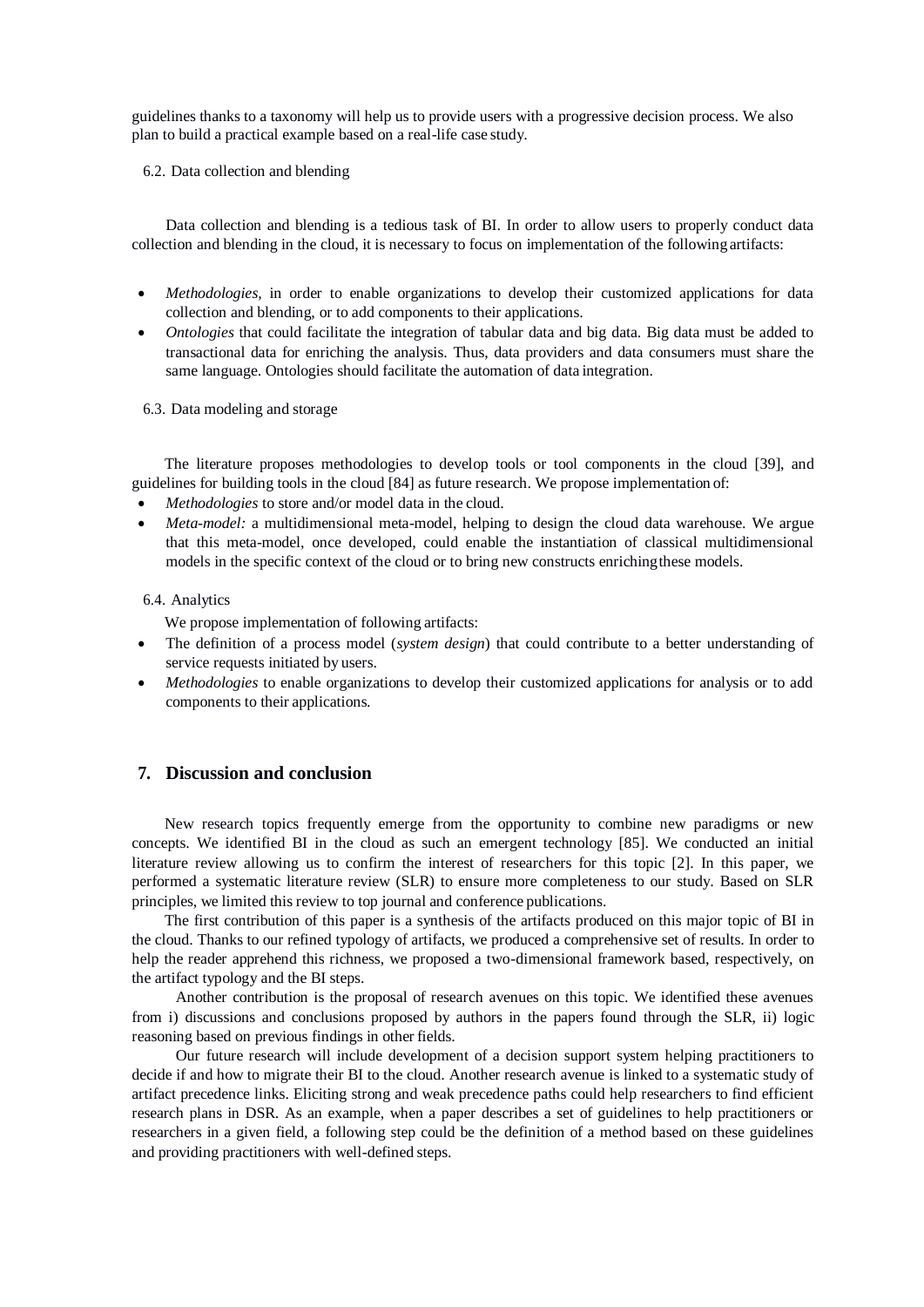Besides, we agree that our SLR suffers from some limitations. The false positives have been discarded by our screening step. But, by only performing search by keywords, we may miss some important publications. Moreover, we could not check if all artifacts were really specific or if some papers just adapted previous artifacts to make them available in the viewpoint of BI on the cloud. Conducting again the same SLR in a few months will also help us to measure the productivity of research in this field and check if BI in the cloud is really a new topic.

**Acknowledgements.** We thank the reviewers for their helpful comments as well as MoBiD 2014 program committee members that have enabled us to improve our paper.

## **8. References**

- [1] S. Chaudhuri, U. Dayal, V. Narasayya, An overview of business intelligence technology, Commun.ACM. 54 (2011) 88–98.
- [2] O. Sangupamba Mwilu, N. Prat, I. Comyn-Wattiau, Business Intelligence and Big Data in the Cloud: Opportunities for Design-Science Researchers. Advances in Conceptual Modeling - Proceedings of ER 2014 workshops. Atlanta, GA, USA, pp.75-84, (2014).
- [3] IDC, IDC Cloud, (n.d.)[.http://www.idc.com/prodserv/FourPillars/mobility/index.jsp.](http://www.idc.com/prodserv/FourPillars/mobility/index.jsp)
- [4] V. Herwig, Business intelligence as a service for Cloud-based applications, in: Intell. Data Acquis. Adv. Comput. Syst. IDAACS 2013 IEEE 7th Int. Conf. On, IEEE, 2013: pp. 188–192. [5] A.N. Khan, M.L. Mat Kiah, S.U. Khan, S.A. Madani, Towards secure mobile cloud computing: Asurvey, Future Gener. Comput. Syst. 29 (2013) 1278–1299.
- [6] A.R. Hevner, S. Ram, S.T. March, J. Park, Design Science in Information Systems Research, MIS Q. 28 (2004) 75–105.
- [7] S.T. March, G.F. Smith, Design and Natural Science Research on Information Technology, Decis. Support Syst. 15 (1995) 251–266.
- [8] H. Chen, R.H. Chiang, V.C. Storey, Business Intelligence and Analytics: From Big Data to Big Impact., MIS Q. 36 (2012) 1165–1188.
- [9] H. Yang, M. Tate, Where are we at with cloud computing?: a descriptive literature review, in: 20th Australas. Conf. Inf. Syst. Melb., 2009: pp. 2–4.
- [10] H.A. Simon, The sciences of the artificial, 3. ed., [Nachdr.], MIT Press, Cambridge, Mass., 2008.
- [11] P.B. Goes, Design Science Research in Top Information Systems Journals, MIS Q. (2014) iii–viii.
- [12] S. Gregor, D. Jones, The anatomy of a design theory, J. Assoc. Inf. Syst. 8 (2007) 312–335.
- [13] P. Offermann, S. Blom, M. Schönherr, U. Bub, Artifact types in information systems design science–a literature review, in: Glob. Perspect. Des. Sci. Res., Springer, 2010: pp. 77–92. [14] B. Kitchenham, P. Brereton, A systematic review of systematic review process research in software engineering,(2013) 2049–2075.
- [15] F. Rowe, What literature review is not: diversity, boundaries and recommendations, Eur. J. Inf. Syst. 23 (2014) 241–255.
- [16] https:/[/www.google.be/webhp?sourceid=chrome-instant&ion=1&espv=2&ie=UTF-](http://www.google.be/webhp?sourceid=chrome-instant&ion=1&espv=2&ie=UTF-)8#q=ERA+2012+%3A+journal+ranking+list, (2012).
- [17] https:/[/www.google.be/webhp?sourceid=chrome-instant&ion=1&espv=2&ie=UTF-](http://www.google.be/webhp?sourceid=chrome-instant&ion=1&espv=2&ie=UTF-)8#q=ERA+2012+:+conference+ranking+list, (2012).
- [18] T. Davenport, J. Harris, Competing on analytics, harvard business review 84 (2006) 98-107
- [19] M. Minelli, M. Chambers, A. Dhiraj, Big data, big analytics Emerging business intelligence for today's businesses, (2013).
- [20] S. Edwards, L. Lavagno, E.A. Lee, A. Sangiovanni-Vincentelli, Design of embedded systems: Formal models, validation, and synthesis, in hardware/software co-design (2001) 86
- [21] T.R. Gruber, Toward principles for the design of ontologies used for knowledge sharing?, Int. J. Hum.- Comput. Stud. 43 (1995) 907–928.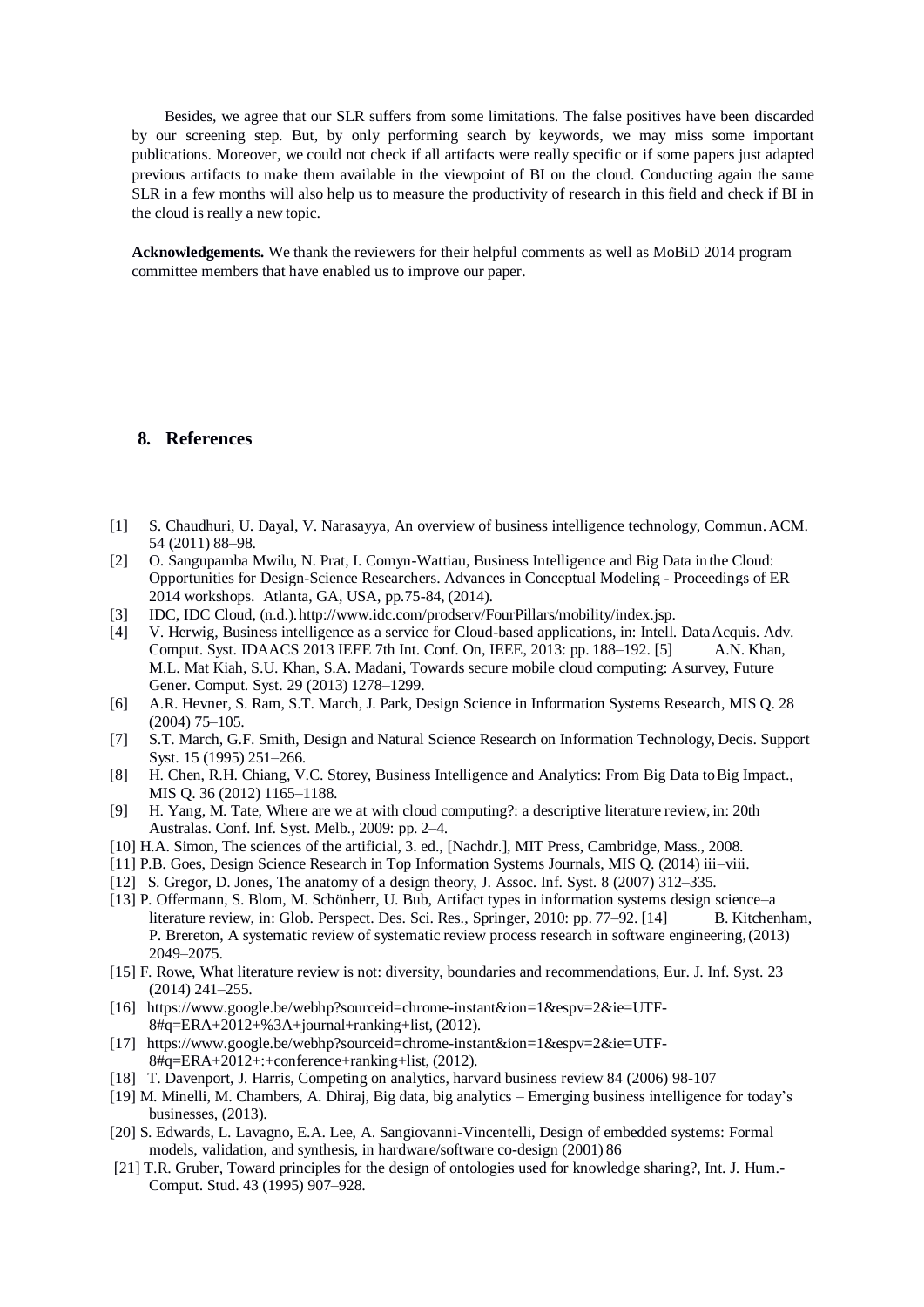- [22] R.C. Nickerson, U. Varshney, J. Muntermann, A method for taxonomy development and its application in information systems, Eur. J. Inf. Syst. 22 (2013) 336–359.
- [23] CIO Council, Federal enterprise architecture framework, https:/[/www.whitehouse.gov/sites/default/files/omb/assets/egov\\_docs/fea\\_v2.pdf](http://www.whitehouse.gov/sites/default/files/omb/assets/egov_docs/fea_v2.pdf) (1999). [24] D.E.R. Denning, Information warfare and security, (1999). [http://vxheaven.org/lib/pdf/Information%20warfare%20and%20security.pdf.](http://vxheaven.org/lib/pdf/Information%20warfare%20and%20security.pdf)
- [25] M. Jarke, P. Loucopoulos, K. Lyytinen, J. Mylopoulos, W. Robinson, The brave new world of design requirements, Inf. Syst. 36 (2011) 992–1008.
- [26] J.F. Nunamaker Jr, R.O. Briggs, R.H.S. Gert-Jan De Vreede Jr, Special Issue: Enhancing Organizations' Intellectual Bandwidth: The Quest for Fast and Effective Value Creation, J. Manag. Inf. Syst. 17 (2000) 3– 8.
- [27] O. Hanseth, K. Lyytinen, Design theory for dynamic complexity in information infrastructures: the case of building internet, J. Inf. Technol. 25 (2010) 1–19.
- [28] E. Kornyshova, R. Deneckère, C. Salinesi, Method chunks selection by multicriteria techniques: an extension of the assembly-based approach, in: Situational Method Eng. Fundam. Exp., Springer, 2007: pp.
- [29] S. Purao, V. Vaishnavi, Product metrics for object-oriented systems, ACM Comput. Surv. CSUR. 35 (2003) 191–221.
- [30] N. Prat, I. Comyn-Wattiau, J. Akoka, « A taxonomy of evaluation methods for information systems artifacts », accepted for publication in the *Journal of Management Information Systems*
- [31] N. Fernando, S.W. Loke, W. Rahayu, Mobile cloud computing: A survey, Future Gener. Comput. Syst. 29 (2013) 84–106.
- [32] H.T. Dinh, C. Lee, D. Niyato, P. Wang, A survey of mobile cloud computing: architecture, applications, and approaches: A survey of mobile cloud computing, Wirel. Commun. Mob. Comput. 13 (2013) 1587– 1611. doi:10.1002/wcm.1203.
- [33] A. Juan-Verdejo, B. Surajbali, H. Baars, H.-G. Kemper, Moving Business Intelligence to cloud environments, in: Comput. Commun. Workshop INFOCOM WKSHPS 2014 IEEE Conf. On, IEEE, 2014:
- [34] H. Baars, H.-G. Kemper, Business intelligence in the cloud?, In : Communication Software and Networks (ICCSN), 2011 IEEE 3rd International Conference on. IEEE, 2011. p. 650-655.
- [35] M. Kasem, E.E. Hassanein, Cloud Business Intelligence Survey, (2014).
- [36] L. Jun, W. Jun, Cloud Computing Based Solution to Decision Making, Procedia Eng. 15 (2011) 1822– 1826. doi:10.1016/j.proeng.2011.08.339.
- [37] D. Gash, T. Ariyachandra, M. Frolick, Looking to the Clouds for Business Intelligence, J. Internet Commer. 10 (2011) 261–269.
- [38] G.M. Muriithi, J.E. Kotzé, A conceptual framework for delivering cost effective business intelligence solutions as a service, in: ACM Press, 2013: p. 96.
- [39] B. Dinter, A. Lorenz, Social Business Intelligence: a Literature Review and Research Agenda, Proceedings of the 33rd ICIS (2012).
- [40] M.D. Ryan, Cloud computing security: The scientific challenge, and a survey of solutions, J. Syst. Softw. 86 (2013) 2263–2268.
- [41] S. Negash, Business intelligence, Commun. Assoc. Inf. Syst. 13 (2004) 54.
- [42] R.B. Clay, Z. Shen, X. Ma, Accelerating Batch Analytics with Residual Resources from Interactive Clouds, in: IEEE, 2013: pp. 414–423. [43] C. Liu, C. Yang, X. Zhang, J. Chen,External integrity verification for outsourced big data in cloud and IoT: A big picture, Future Gener. Comput. Syst.(2014).
- [44] H. Han, Y.C. Lee, S. Choi, H.Y. Yeom, A.Y. Zomaya, Cloud-Aware processing of MapReduce-based OLAP applications, in: Proc. Elev. Australas. Symp. Parallel Distrib. Comput.-Vol. 140, Australian Computer Society, Inc., 2013: pp. 31–38. [45] Y. Chi, H.J. Moon, H. Hacigümüş, J. Tatemura, SLA-tree: a framework for efficiently supporting SLA-based decisions in cloud computing, in: Proc. 14th Int. Conf. Extending Database Technol., ACM, 2011: pp. 129–140..
- [46] D. Tapiador, W. O'Mullane, A.G.A. Brown, X. Luri, E. Huedo, P. Osuna, A framework for building hypercubes using MapReduce, Comput. Phys. Commun. 185 (2014) 1429–1438.
- [47] J. Tancer, A.S. Varde, The Deployment of MML for Data Analytics over the Cloud, in: IEEE, 2011: pp. 188–195. [48] L. Qian, Z. Luo, Y. Du, L. Guo, Cloud computing: An overview, in: CloudComput., Springer, 2009: pp. 626–631. h
- [49] H. Kaur, P. Agrawal, A. Dhiman, Visualizing Clouds on Different Stages of DWH-An Introduction to Data Warehouse as a Service, in: Comput. Sci. ICCS 2012 Int. Conf. On, IEEE, 2012: pp. 356–359.
- [50] M. AbdelBaky, H. Kim, I. Rodero, M. Parashar, Accelerating MapReduce Analytics Using CometCloud, in: IEEE, 2012: pp. 447–454..
- [51] Y. Cao, C. Chen, F. Guo, D. Jiang, Y. Lin, B.C. Ooi, et al., Es 2: A cloud data storage system for supporting both oltp and olap, in: Data Eng. ICDE 2011 IEEE 27th Int. Conf. On, IEEE, 2011: pp. 291– 302.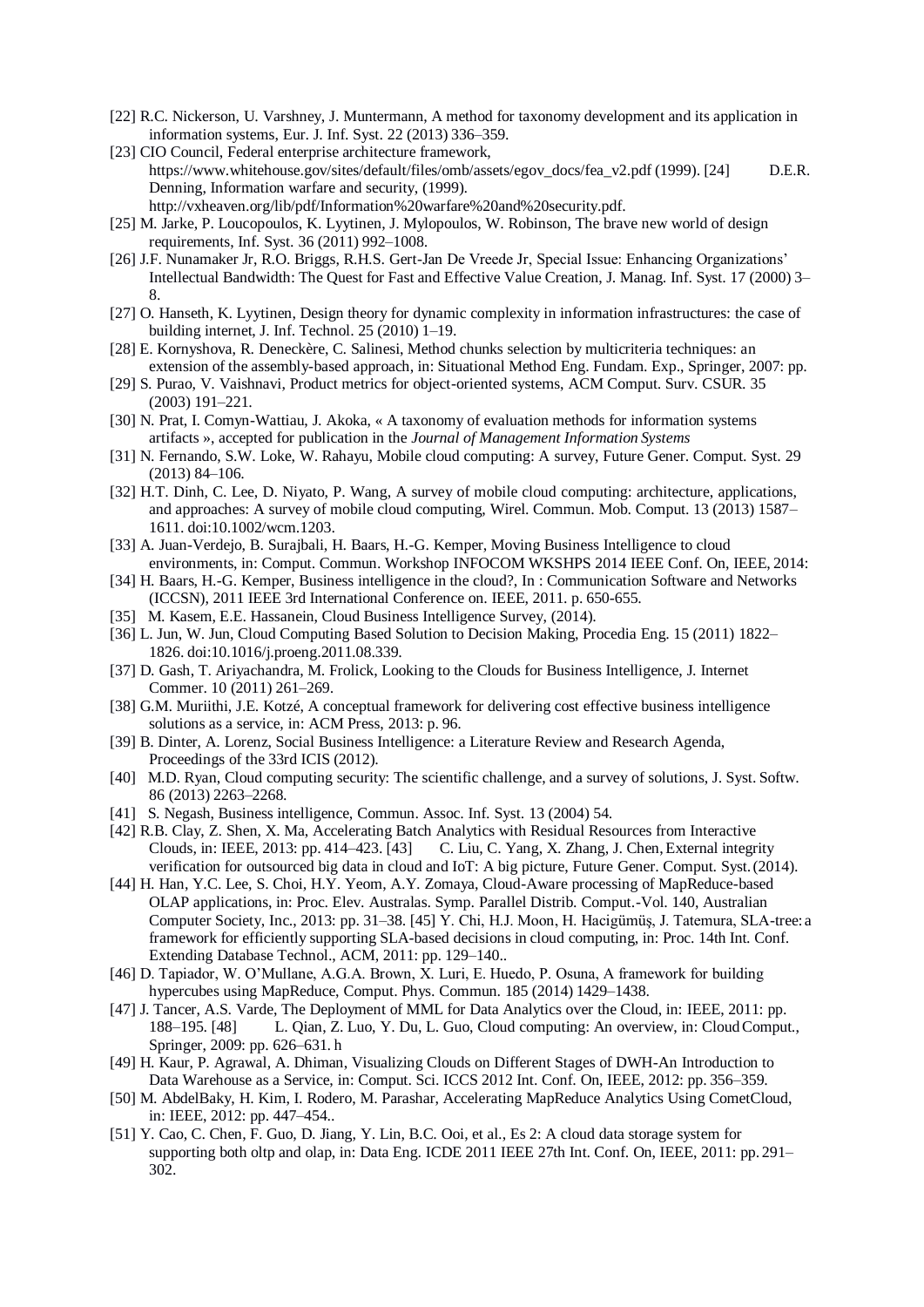- [52] B. Arres, N. Kabbachi, O. Boussaid, Building OLAP cubes on a Cloud Computing environment with MapReduce, in: Comput. Syst. Appl. AICCSA 2013 ACS Int. Conf. On, IEEE, 2013: pp. 1–5.
- [53] B. Palanisamy, A. Singh, L. Liu, & B. Langston, Cura: A Cost-optimized Model for MapReduce in a cloud, in: 'IPDPS', IEEE Computer Society, (2013) , pp. 1275-1286 .
- [54] Y. Wang, A. Song, J. Luo, A MapReduceMerge-based Data Cube Construction Method, in: IEEE, 2010: pp. 1–6. [55] S. Kurunji, T. Ge, B. Liu, C.X. Chen, Communication cost optimization for cloud Data Warehouse queries., in: CloudCom, Citeseer, 2012: pp. 512–519. [56] J. Lee, T. Feng, W. Shi, A. Bedagkar-Gala, S.K. Shah, H. Yoshida, Towards Quality Aware Collaborative Video AnalyticCloud, in: IEEE, 2012: pp. 147–154.
- [57] A. Abelló, J. Ferrarons, O. Romero, Building cubes with MapReduce, in: Proc. ACM 14th Int. Workshop Data Warehous. OLAP, ACM, 2011: pp. 17-24. [58] Y. Hua, X. Liu, H. Jiang, ANTELOPE: A Semantic-Aware Data Cube Scheme for Cloud Data Center Networks, IEEE Trans. Comput. 63 (2014) 2146–2159. [59] V. Chang, The business intelligence as a service in the cloud, FutureGener. Comput. Syst. 37 (2014) 512–534.
- [60] Q. Chen, M. Hsu, H. Zeller, Experience in Continuous analytics as a Service (CaaaS), in: Proc. 14th Int. Conf. Extending Database Technol., ACM, 2011: pp. 509–514. [61] G. Yantao, M. Xiaofeng, S. Yingjie, COLA: A Cloud-Based System for Online Aggregation, in: Data Engineering (ICDE), 29th International Conference on. IEEE, 2013. p. 1368-1371.
- [62] P. Brezany, Y. Zhang, I. Janciak, P. Chen, S. Ye, An Elastic OLAP Cloud Platform, in: IEEE, 2011: pp. 356–363.
- [63] H. Al-Aqrabi, L. Liu, R. Hill, N. Antonopoulos, Cloud BI: Future of business intelligence in the Cloud, J. Comput. Syst. Sci. 81 (2015) 85–96.
- [64] H. Al-Aqrabi, L. Liu, R. Hill, N. Antonopoulos, Taking the Business Intelligence to the Clouds, in: IEEE, 2012: pp. 953–958.
- [65] T.W. Wlodarczyk, C. Rong, B. Jia, L. Cocanu, C.I. Nyulas, M.A. Musen, DataStorm An Ontology-Driven Framework for Cloud-Based Data Analytic Systems, in: IEEE, 2010: pp. 123–127.
- [66] S. Chaisiri, Z. Bong, C. Lee, B.-S. Lee, P. Sessomboon, T. Saisillapee, et al., Workflow framework to support data analytics in cloud computing, in: Cloud Comput. Technol. Sci. CloudCom 2012 IEEE 4th Int. Conf. On, IEEE, 2012: pp. 610–613 [67] S. Soumya, D. Debabrata, C. Nabendu, An Architecture to Maintain Materialized Viewin Cloud Computing Environment for OLAP Processing, ICCS 2012 Int. Conf. pp.360,365, 14-15 Sept. 2012
- [68] I. Patel, A. Rau-Chaplin, B. Varghese, A Platform for Parallel R-based Analytics on Cloud Infrastructure, in: Parallel Process. Workshop ICPPW 2012 41st Int. Conf. On, IEEE, 2012: pp. 188–193.
- [69] D. Lian, X. Li Da, Business intelligence for enterprise systems: a surve, 8 (2012) 679–687.
- [70] D. Talia, Toward Cloud-Based Big Data Analytics, Computer. 46, 5, p. 98-101. (2013).
- [71] C. Goncalves, L. Assuncao, J.C. Cunha, Data analytics in the cloud with flexible MapReduce workflows., in: CloudCom, Citeseer, 2012: pp. 427–434. [72] N. Chohan, A. Gupta, C. Bunch, K. Prakasam, C. Krintz, Hybrid Cloud support for large scale analytics and web processing, in: Proc. 3rd USENIX Conf. Web Appl. Dev., USENIX Association, 2012: pp. 4–4. [73] R.S. Barga, J. Ekanayake, W. Lu, Project Daytona: Data Analytics as a Cloud Service, in: IEEE, 2012: pp. 1317–1320.
- [74] R. Mian, P. Martin, J.L. Vazquez-Poletti, Provisioning data analytic workloads in a cloud, Future Gener. Comput. Syst. 29 (2013) 1452–1458.
- [75] B. Yuan, J. Herbert, A Cloud-Based Mobile Data Analytics Framework: Case Study of Activity Recognition Using Smartphone, in: Mob. Cloud Comput. Serv. Eng. MobileCloud 2014 2nd IEEEInt.
- [76] G. Shanks, R. Sharma, P. Seddon, P. Reynolds, The impact of strategy and maturity on business analytics and firm performance: a review and research agenda, in: Proc 21st Australas. Conf. Inf. Syst., 2010.
- [77] S. Leimeister, M. Böhm, C. Riedl, H. Krcmar, The Business Perspective of Cloud Computing: Actors, Roles and Value Networks., in: ECIS, 2010.
- [78] A. Gatzioura, A.Menychtas, V.Moulos & T. Varvarigou, Incorporating Business Intelligence in Cloud Marketplaces, In: Parallel and Distributed Processing with Applications (ISPA), 2012 IEEE 10th International Symposium on. IEEE, 2012. p. 466-472. [79] G. Aceto, A. Botta, W. de Donato, A. Pescapè, Cloud monitoring: A survey, Comput. Netw. 57 (2013) 2093–2115.
- [80] H. Demirkan, D. Delen, Leveraging the capabilities of service-oriented decision support systems: Putting analytics and big data in cloud, Decis. Support Syst. 55 (2013) 412–421. [81] M. Kowalczyk, P. Buxmann, J. Besier, Investigating Business Intelligence And Analytics From A Decision Process Perspective: A Structured, (2013).
- [82] S. Subashini, V. Kavitha, A survey on security issues in service delivery models of cloud computing, J. Netw. Comput. Appl. 34 (2011) 1–11.